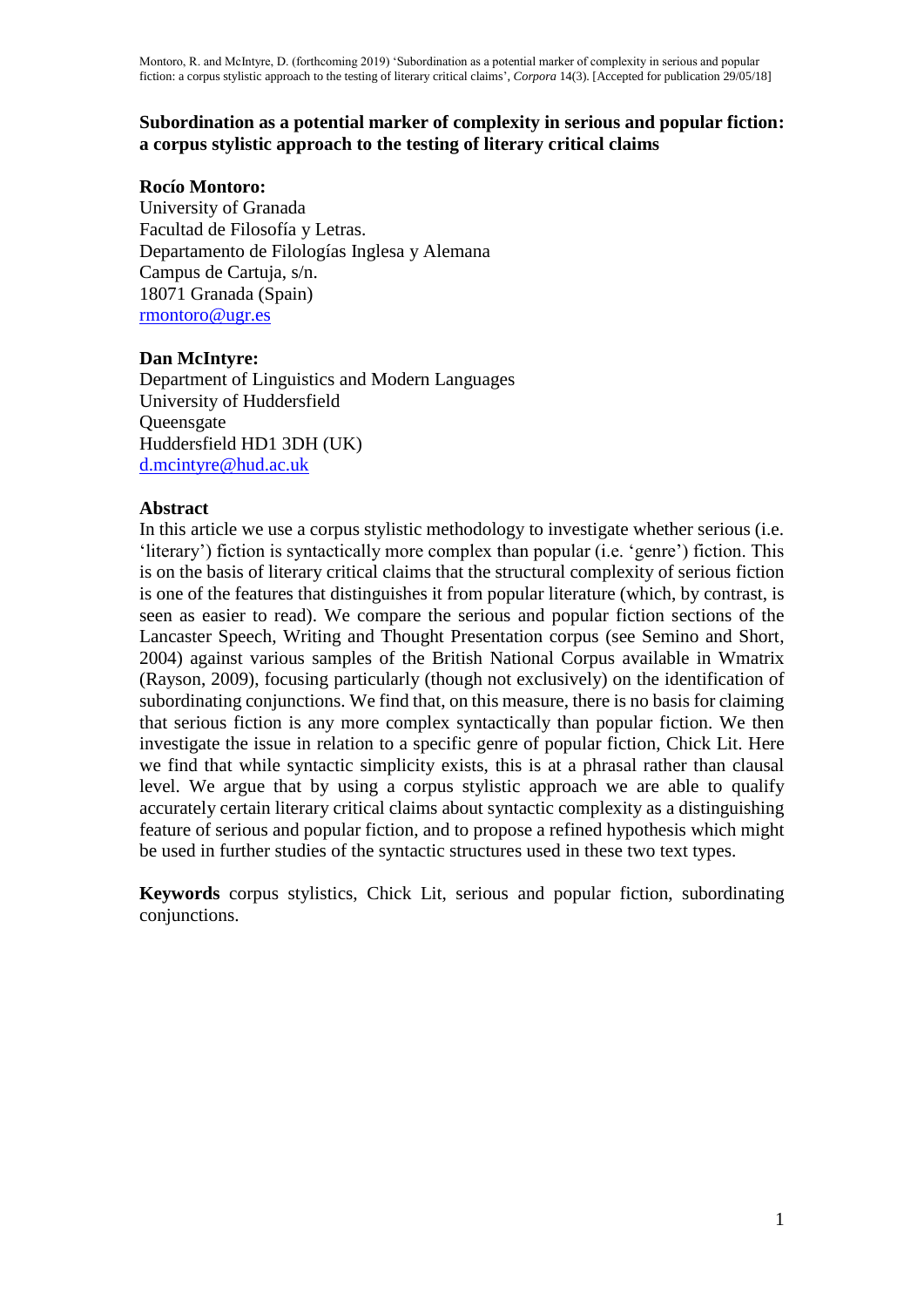### **Subordination as a potential marker of complexity in serious and popular fiction: a corpus stylistic approach to the testing of literary critical claims** Rocío Montoro and Dan McIntyre

## **1. Introduction**

 $\overline{a}$ 

This article uses corpus stylistics to analyse serious (also referred to as 'literary' or 'high-brow') and popular (often called 'genre' or 'low-brow'<sup>1</sup> ) fiction in relation to one claim often made about the latter, namely its apparent simplicity when compared to the former. As discussed below, literary criticism often highlights the apparent structural complexity of serious fiction as a feature that distinguishes it from popular literature which tends to be seen as easier to read. For instance, on the style of David Foster Wallace, de Bourcier (2017: 1) comments: 'The length and complexity of Wallace's sentences has often been remarked on'. From a stylistic perspective, prose fiction was easily the most studied genre of the 20<sup>th</sup> century but most of this research was on the stylistics of serious fiction. In contrast, the language of popular literature has been relatively under-researched. Recent work in stylistics (e.g. Stockwell, 2000; Mandala, 2010; McIntyre, 2012; Montoro, 2012) has begun to build on early studies by scholars such as Nash (1990), although there is still a considerable amount of work to do to determine whether the commonly held distinctions between serious and popular fiction are reflected linguistically. As a contribution to this ongoing research agenda, we investigate the language of popular literature from a primarily corpus stylistic perspective and consider whether and, if so, how the presumed complexity of serious fiction is linguistically realised. In this article we focus exclusively on syntactic complexity as the notion of 'complexity' is in itself a much broader issue which, due to space constraints, we cannot develop fully here<sup>2</sup>. Specifically, we focus on syntactic complexity which is marked by subordinating conjunctions although, of course, we are not claiming that syntactic complexity is projected exclusively by subordination, nor subordination realised simply by this means (Montoro (2018) develops the issues addressed in this paper by considering claims of syntactic simplicity in popular fiction with regard to nominal post-modification). Our analysis is rather an attempt to account for the popular vs. serious fiction distinction in a more rigorous way than has been so far undertaken. Thus, the hypothesis informing this paper is that complex sentences will be more prevalent in serious fiction than in popular fiction. This hypothesis arises from commonly held assumptions that writers of popular fiction are less linguistically versatile than literary authors and that this is likely to be reflected in the syntactic structures they choose<sup>3</sup>.

One further remark that needs to be made is that we look at two text varieties (serious and popular fiction) which, by no means, represent coherent and discretely defined categories. That is, the issue of what constitutes literary or genre fiction is, in

<sup>&</sup>lt;sup>1</sup> We are aware that these terms are not fully interchangeable and that the distinction high/low fiction, especially, might carry particular evaluative connotations. In this paper, however, we use them as approximate synonyms.

<sup>&</sup>lt;sup>2</sup> For instance, the notion of complexity has also been addressed from a thematic, rhetorical or narrative perspective (see Gelder [2004] below). We are concerned exclusively with syntactic complexity and, specifically, with complexity realised by subordinating conjunctions.

 $3$  See, for example, Pullum's (2004) criticisms of Dan Brown's writing style, and evidence from Montoro (2012) who finds that readers tend to associate low-brow fictional narratives with an apparent structural simplicity.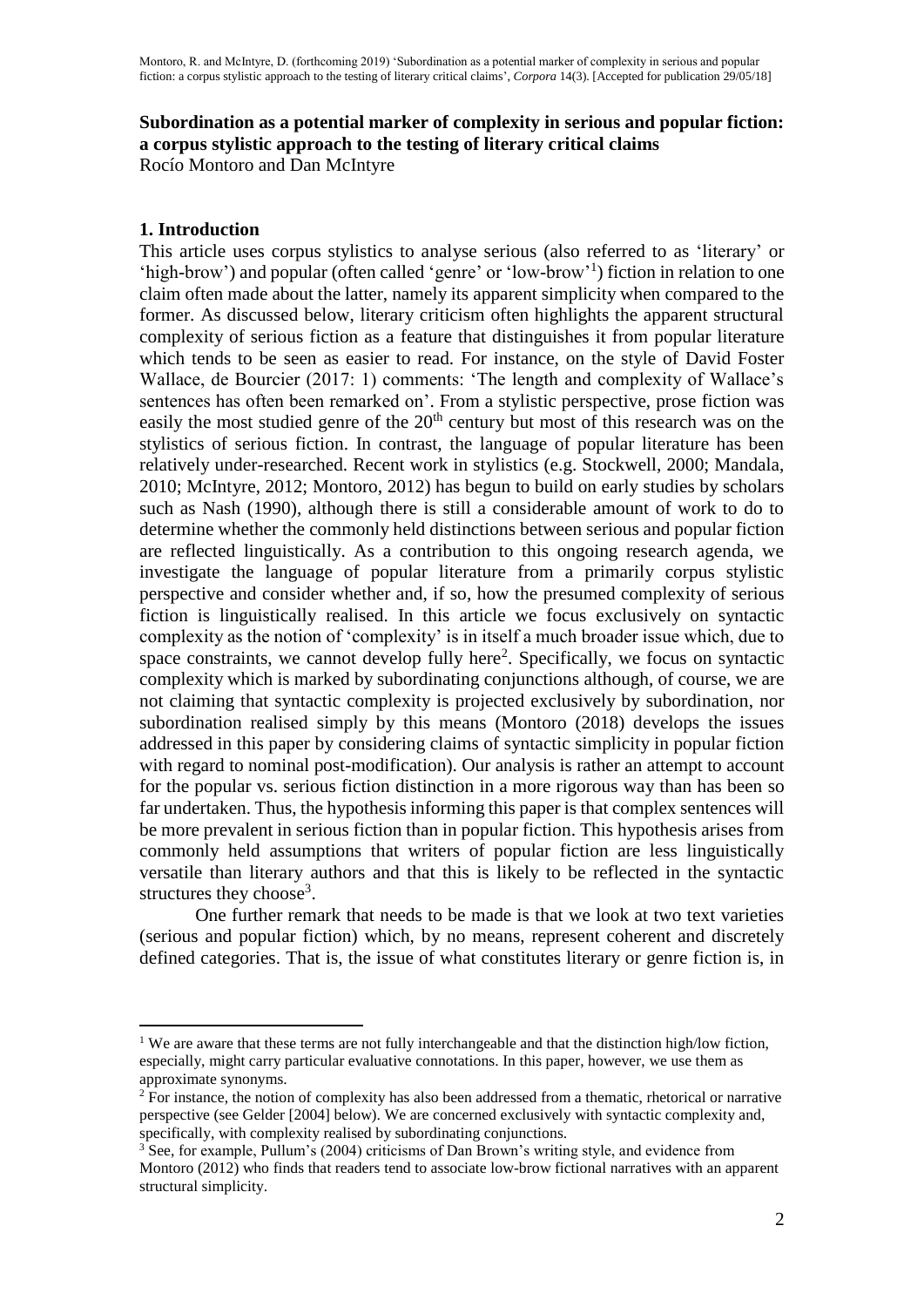itself, also debatable and open-ended<sup>4</sup>. In order to minimise the danger of circularity, we use a corpus of texts which were categorised as either 'serious' or 'popular' by Semino and Short (2004). Our corpus is a sub-set of the Lancaster Speech, Writing and Thought Presentation corpus (SW&TP) (Semino and Short, 2004; available from the *Oxford Text Archive* [OTA]: http://ota.ox.ac.uk/), specifically the fiction section of the corpus which contains approximately 40,000 words of serious fiction and an equal amount of popular fiction. To isolate complex sentences, we tagged the corpus for partof-speech (POS) information using the CLAWS tagger in Wmatrix (Rayson, 2009). This allowed us to search for the subordinating conjunctions introducing complex sentences, although we are aware that subordination does not work only at this level nor solely by these means. We then compared the two sub-corpora against several reference corpora, as described below. This initially allows us to determine whether or not subordinating conjunctions are (a) statistically key in the serious fiction sub-corpus (that is, over-represented in comparison with the distribution of subordinating conjunctions in the reference corpus), and/or (b) statistically under-represented in the popular fiction sub-corpus. From the results of this statistical analysis we draw preliminary conclusions concerning whether it is possible to validate or invalidate the hypothesis stated above. Following this initial analysis, we follow up with an investigation of a larger corpus of approximately 500,000 words from a very specific sub-genre of popular fiction, namely Chick Lit (Ferriss and Young, 2006). From this, we aim to determine, albeit tentatively, whether the findings obtained from the small corpus analysis are reflected in a larger sample of genre-specific writing. We discuss whether or not our initial hypothesis is supported, we provide the results of the larger corpus analysis of Chick Lit, and offer a qualitative analysis of sentence types from both serious and popular fiction in order to demonstrate the choices and effects of particular syntactic structures.

# **2. Popular vs. serious fiction**

 $\overline{a}$ 

Debates on the notion of 'literariness' are not new in literary criticism; in fact, some authors (e.g. Burke, 2014) claim that they go as far back as discussions on poetics and rhetoric in ancient Greece. The difference between what are traditionally considered serious and popular genres has also been widely discussed and these discussions have not necessarily always led to generalised agreement. McCracken (1998), for instance, describes fiction written under the general, overarching, 'popular' denomination as, 'fiction that is read by large numbers of people' (McCracken, 1998: 1). According to McCracken, popular fiction may initially be defined by sheer size of readership; that is, popular novels are, for the most part, characterised because they tend to attract a much larger readership than serious fiction. For instance, in a list of the top 100 fiction authors for the year 2010 (Nielsen Bookscan<sup>5</sup>), we find novelists such as Stieg Larsson, James Patterson, Lee Child, Jodi Picoult, Dan Brown, Danielle Steel, Martina Cole, Sophie Kinsella, Harlan Coben, Philippa Gregory, Charlaine Harris, David Nicholls, Maeve Binchy, Bernard Cornwell, Sebastian Faulks, Michael Connelly, Jo Nesbo, Kathryn Stockett, Patricia Cornwell, and Karen Rose, to mention but a few. The list encompasses authors who could be categorised under such sub-genres as, for instance, crime fiction (Stieg Larsson, James Patterson, Patricia Cornwell), thriller (Lee Child, Jo Nesbo), mystery and suspense (Karen Rose, Harlan Coben), Chick Lit (Sophie

<sup>4</sup> Werner (2018: 8) argues, though, that the boundaries separating what is considered 'high' and 'low' culture are being increasingly dissolved.

<sup>5</sup> Nielsen Bookscan kindly provided this information for us. We thank David Walter, Research and Development Analyst for Nielsen Bookscan, for his generosity in supplying these sales figures.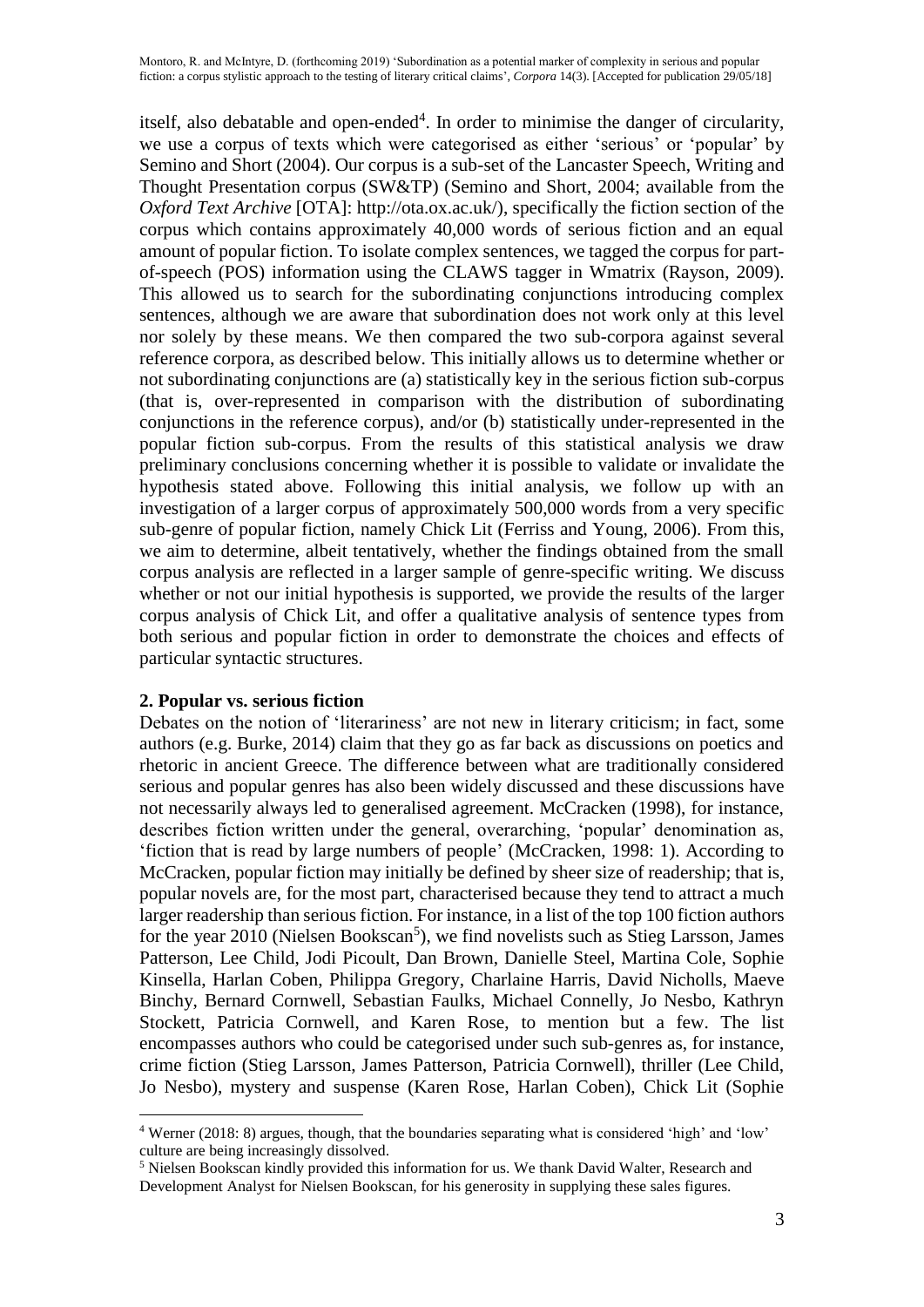Kinsella), romance (Danielle Steel), women's fiction (Maeve Binchy, Jodi Picoult), or historical novels (Bernard Cornwell, Sebastian Faulks). Several issues arise from this initial approach: on the one hand, the sub-categories we mention here are not comprehensively discrete, that is, there are no fool-proof criteria to define these subgenres as unequivocally distinctive from one another. For instance, the mystery and suspense, and thriller sub-groups, on the one hand, and the Chick Lit and romance, on the other, could be said to share some important narrative and structural characteristics and should be, perhaps, best viewed as part of a continuum rather than as totally independent forms. Another example is the category 'women's fiction' which is not easily pinned down, nor do all critics use it to refer to the same type of writing. Whereas some authors might employ it as a kind of umbrella term to encompass all forms of writing by women, others prefer to restrict the sense in which the label is employed to specifically describe literary fiction and to distinguish it categorically from other forms of popular writing such as Chick Lit or romances. Moreover, some of the works by the authors above could actually be rehoused into categories other than the ones we assign them to; in sum, this initial attempt at a definition of 'popular-ness' demonstrates that this is a complex task<sup>6</sup>.

If, as McCracken suggests above, popular forms are mainly characterised by their large readership, then all the authors above should be called popular writers. But McCracken also adds that it would be over-simplistic to think simply in terms of numbers, and that 'in the context of the late twentieth century, that definition needs some refinement' (1998: 1). McCracken further suggests that popular fiction needs to be understood as part of an 'entertainment industry' which includes 'popular narratives for film, radio, television and periodicals as well as in book form' (1998: 1). This highlights both the multitude of forms into which the notion of 'popular-ness' can materialise and the fact that popular forms are highly motivated by a desire to entertain. We come back below to this idea of how entertainment is associated with popular fiction and we also look into how the entertainment aspects and the lack of complexity which readers and literary critics appear to associate with genre fiction are two issues directly linked.

Gelder (2004), in turn, defines popular fiction as follows:

Popular fiction is best conceived as the opposite of Literature (to which I shall ascribe a capital L, distinguishing it from literature as a general field of writing). [...] By Literature, I mean the kind of writing [...] produced by, for example, Jane Austen, George Elliot, Henry James, James Joyce, William Faulkner […] Saul Bellow, D.H. Lawrence, Flannery O'Connor, Vladimir Nabokov, Martin Amis […] and so on. (Gelder, 2004: 11)

Gelder starts off by highlighting the (apparently) antithetical relationship between popular and serious forms in so much as the former is clearly what the latter is not. Thus, Literature, with capital 'L' (what we refer to as serious/literary fiction) is exemplified by writers who could be said to illustrate the canon of the  $19<sup>th</sup>$  and  $20<sup>th</sup>$ century literary landscape in the English language. Gelder, however, fails to provide any criteria according to which the above authors should be considered prototypically 'Literary'. He instead complements his appraisal by also referring to readership

 $\overline{a}$  $6$  A most notable example of an author who has bridged the popular vs. serious distinction is Charles Dickens.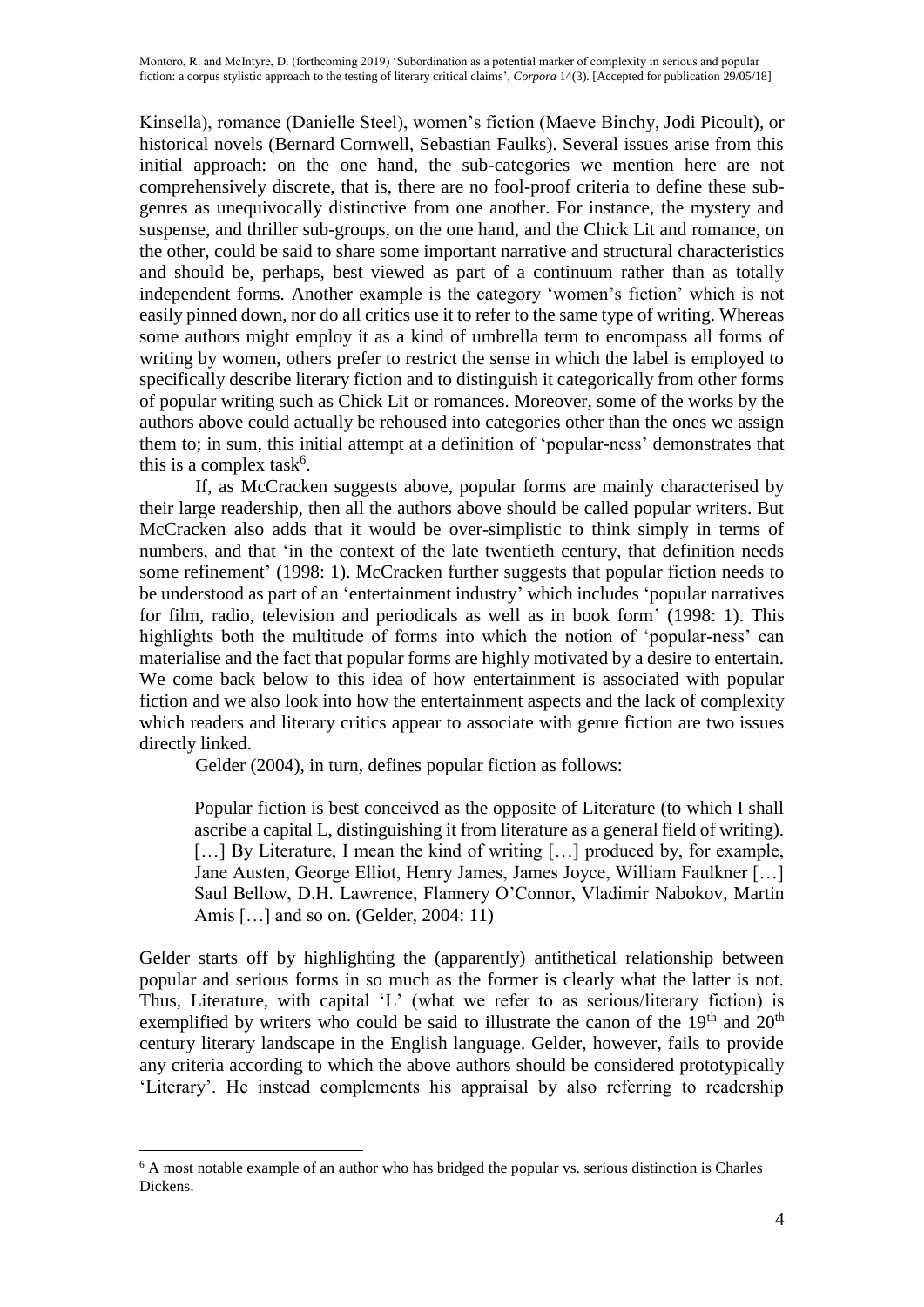numbers as an important factor, but he appears less convinced that this is crucial to distinguish literary from popular fiction:

Some of these writers may even have written what could be termed 'bestsellers', although this term is quantitatively open: a bestseller can mean sales of anything from around 20,000 copies to several million (after which, we might use the terms 'superseller' or topseller), and some works of Literature, whether it happens over an extended period of time or immediately after publication, can indeed do well in the marketplace. (Gelder, 2004: 11)

Gelder echoes the distinction drawn by the French sociologist Pierre Bourdieu (1996) in relation to literary and genre fiction, which he summarises as follows:

Bourdieu characterizes high or highbrow cultural production<sup>7</sup> [...] as 'autonomous': indifferent to the buying and reading/viewing public […], underwritten by a sense of 'creativity' and 'originality', and using the language or discourse of 'art'. […] By contrast, a form of low cultural production such as soap opera is described by Bourdieu as 'heteronomous': open to mass audiences and necessarily caught up in the logic of the market place […]. It usually doesn't draw on the language of the art to define itself; more commonly, it uses the language of industry and production instead. (Gelder, 2004: 13)

Our interest in investigating the linguistic characteristics of popular fiction in relation to serious fiction stems directly from appraisals such as Gelder's and Bourdieu's above which, though valid as a way to account for the socio-cultural differences between the two forms, fail to describe how these text varieties differ in linguistic terms. For instance, as McCracken also suggests above, one initial conclusion that can be drawn concerning the difference between popular and serious forms is the fact that the former pay heed to marketability concerns much more clearly than the latter. Bourdieu (1996) defines this particular attention to audience/readership demands in terms of the autonomy and heteronomy concerns which typify serious and popular fiction respectively. Gelder, then, suggests (alongside Bourdieu) that this autonomy is achieved by 'using the language or discourse of art' (2004: 13) whereas the heteronomy which prototypically characterises lowbrow fictional manifestations 'doesn't draw on the language of the art to define itself; more commonly, it uses the language of industry and production instead' (2004: 13). Gelder goes to on to claim that by using the language of art, literary fiction has ""intense formal artistry" and "tangled plots" which perfectly capture the "tangled lives" found in the ordinary outside world' (2004: 13) whereas popular fiction is better off dispensing with such a technique: 'for popular fiction, however, "tangled plots" would be a damming criticism, rather than something to be proud of – and as for "intense formal artistry", perhaps the less said the better' (Gelder 2004: 13). Gelder, though, does not elaborate on how to understand 'the language of art' or 'the language of industry and production', nor does he explain why employing tangled plots to capture the tangled lives of the outside world would be such an alien or damning characteristic for popular fiction. Gelder's evaluation, then, falls short of providing objective linguistic and stylistic parameters to distinguish these two text varieties.

 $\overline{a}$ 7 Just as MacCracken (1998) does above, Bourdieu also sees fiction as a cultural artefact part of a much wider enterprise which he refers to as 'cultural production'.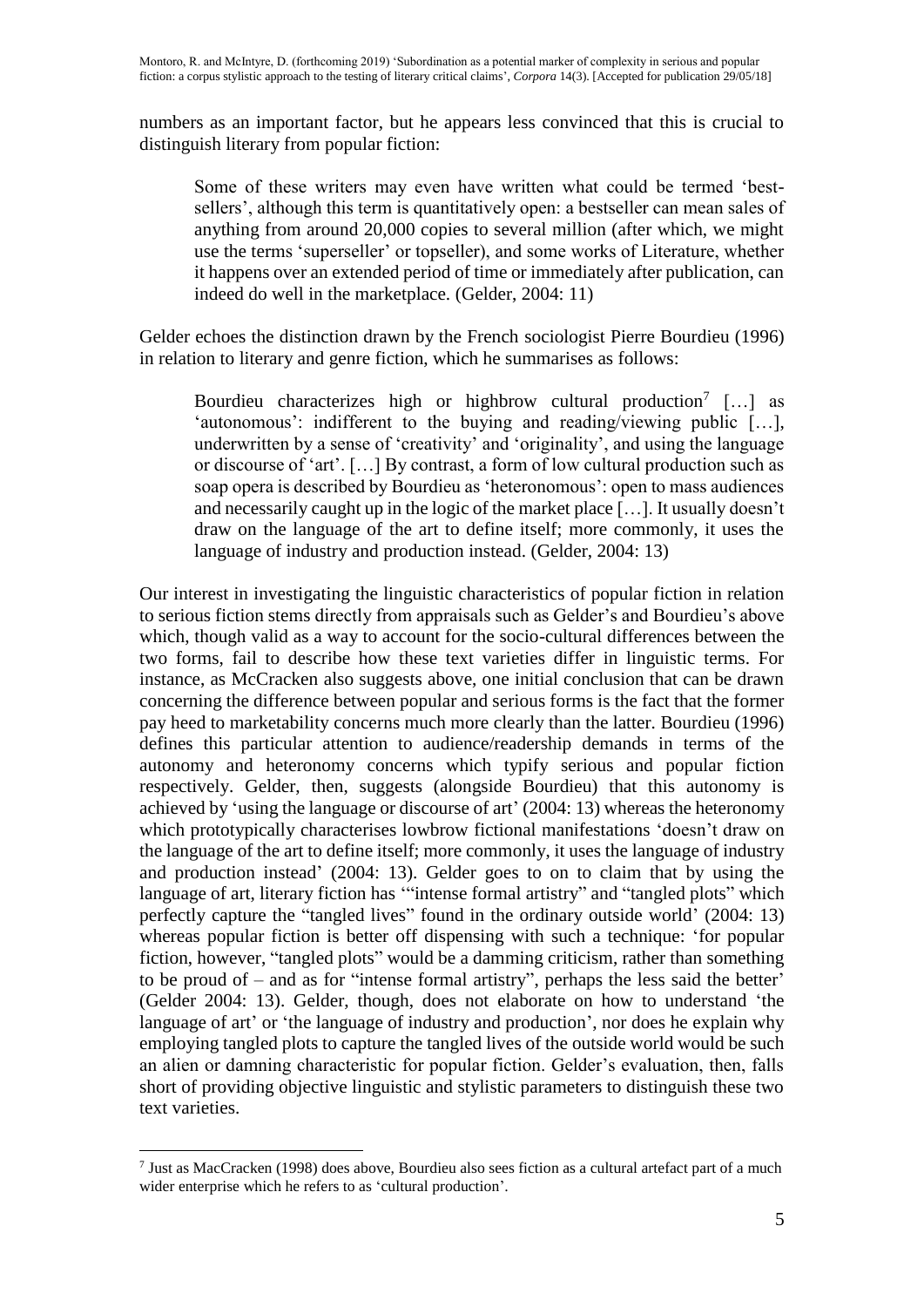Some other attempts emanating from the literary critical world have come slightly closer to using linguistic models or, at least, linguistic terminology, to achieve their aim, as illustrated here by Moretti:

Prose is not a gift; it's work: […] hypotaxis is not only laborious—it requires foresight, memory, adequation of means to ends—but truly productive: the outcome is usually more than the sum of its parts because subordination establishes a hierarchy among clauses, meaning becomes articulated, aspects emerge that didn't exist before. That's how complexity comes into being. (Moretti, 2010: 1)

Moretti (2010), admittedly, is not concerned with accounting for the differences between high and low-brow fiction. His main focus is on the history and theory of the novel, but the fact that he bases his appraisal on linguistic factors (albeit in a rather rudimentary way) is relevant to our interests for even the literary critical establishment would appear to acknowledge that a linguistic/stylistic characterisation is of benefit to the endeavour that occupies us here. Furthermore, it is encouraging that voices emanating from the literary critical world appreciate the usefulness of incorporating digitalised data and corpus methodologies for the analysis of literature:

Looking at prose style from below with digital databases, this is now easy to imagine: a few years, and we'll be able to search just about all novels that have ever been published and look for patterns among billions of sentences. Personally, I am fascinated by this encounter of the formal and the quantitative (Moretti, 2010: 3).

Literary criticism has also focused on the characteristics of specific popular authors. For instance, Ramet (1999) analyses the work of the writer Ken Follett<sup>8</sup>, specifically *The Modigliani Scandal* (1976):

Obviously, much of this still depends on summary narration and on the compactness noticeable in journalism. Looking at the paragraphs more scrupulously, we can observe that this unadorned style is the result of two simple sentences of ten words and eight words which begin the passage, and then are followed by three sentences of sixteen words each. Those three subsequent sentences, however, each has the feel of much shorter sentences since all three remain compound sentences reliant on the coordinating conjunction 'and'. The slight variation in the last sentence is achieved by 'and' once in the compound predicate. (Ramet, 1999: 13)

At first glance, Ramet's analysis seems much closer to the kind of linguistic evaluation we pursue in our own research. On closer inspection, though, some of the remarks appear unfounded and not totally justified from a linguistic perspective. For instance, Ramet characterises some passages in Follett's work as journalistic because of the word-per-sentence ratio; somehow, he concludes that both the first two simple sentences containing ten and eight words respectively and the compound sentences that ensue (sixteen words each) illustrate the kind of register prototypically used in

 $\overline{a}$ 

<sup>8</sup> Related to the marketability issue discussed previously, Follett's work also features in the Nielsen Bookscan top 100 list in  $44<sup>th</sup>$  position.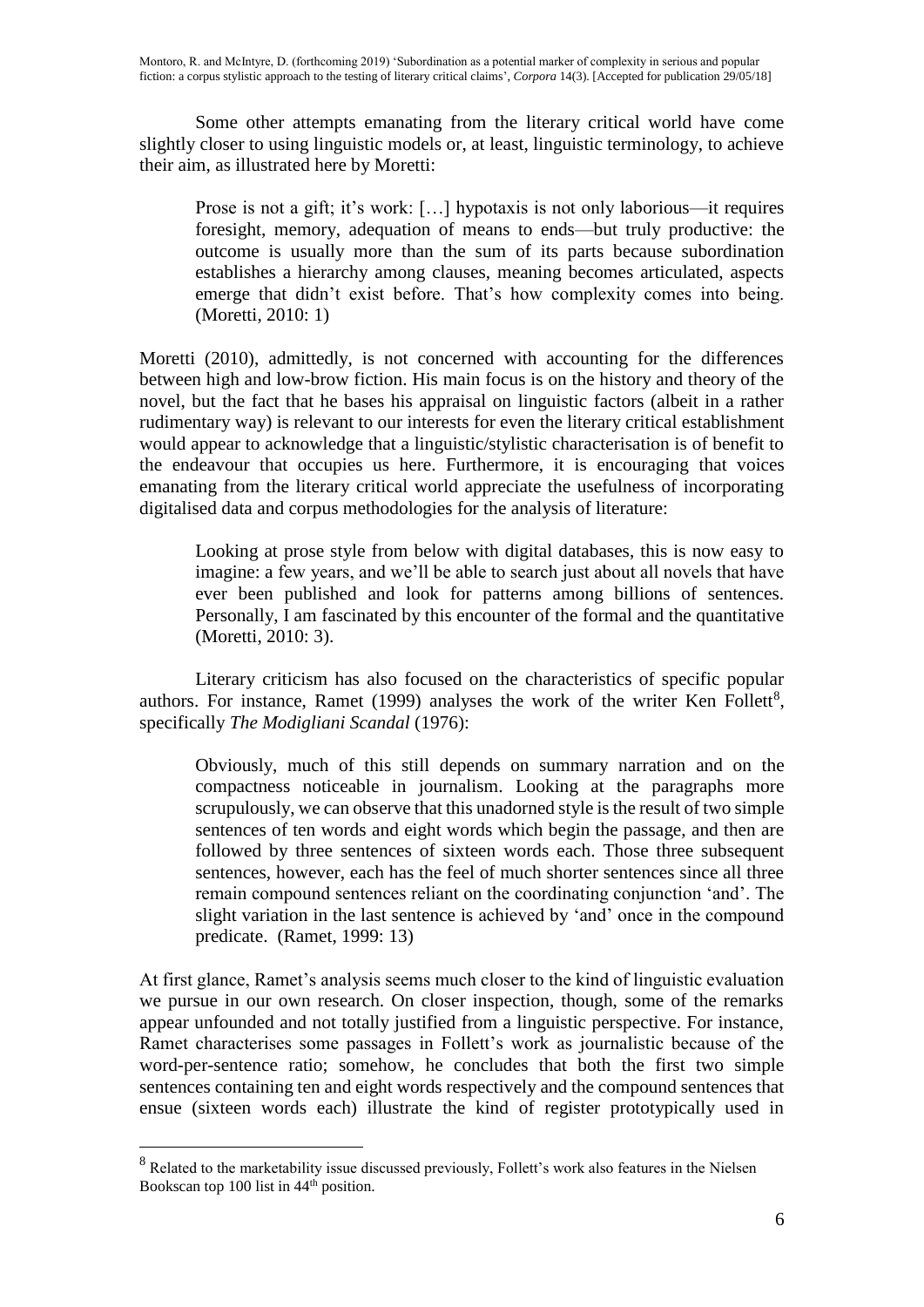journalism. It does not seem immediately obvious, though, how he ends up likening the word-per-sentence ratio to a particular register; nor is it obvious why the final three sentences might 'feel' shorter simply because they are compound sentences. The following is a further illustration of the kind of, otherwise sound, grammatical analysis produced by Ramet (1999) which, however, fails to yield fruitful results with regard to the effects created by the use of such devices:

*Paper Money* (1977), written the following year and about an ambitious young reporter for a London newspaper, is stylistically still reliant on simple sentences, resulting in what one reviewer termed 'a quick and entertaining read'. But these simple sentences are now balanced out by many more concrete nouns, complex sentences, and subordinate clauses. (Ramet, 1999: 13)

There is no evidence above as to why concrete nouns, complex sentences and subordinate clauses would 'balance out' simple sentences, nor why, in fact, simple sentences would need to be balanced by any other grammatical unit. If, as one reviewer suggests, simple sentences create a 'quick and entertaining read', might we conclude that literary texts are all 'slow and unentertaining' on account of their apparent complexity? Furthermore, in the above quotation Ramet analyses *Paper Money* (1977), a novel Follett published just one year after *The Modigliani Scandal* (1976) described in the previous quotation. In the space of one year, Follett seems to have mastered a certain stylistic maturity by veering away from the journalistic style created through a series of simple sentences towards a more complex style projected by a combination of simple sentences balanced out by concrete nouns and certain other linguistic devices.

It is, therefore, this lax methodological approach that we want to address. Our initial tenets are that the claims by literary critics tend to be rather too imprecise to be testable. Often, their claims (though not necessarily wrong) are simply made on the basis of very little evidence and this lack of evidence reduces their usefulness as hypotheses. Two specific claims can be extrapolated from the general views proposed so far:

- Claim 1: Literature is different from popular fiction; Literature, to quote Gelder (2004: 13), 'draws on the language of the art world' 9 . This fact distinguishes Literature from popular writing which is, by implication, not reliant on or directly informed by the discourse of the art world. Literature, therefore, is seemingly considered intrinsically 'artistic', whereas popular forms are not.
- Claim 2: Syntactic complexity is seen as a stylistic development; that is, the more formally complex a text is, the closer to Literature and, consequently, also to that art world mentioned above.

Our aim is to address these claims from a corpus stylistic perspective to ascertain whether they can indeed be validated. Additionally, our analysis allows us to reflect upon the notion of syntactic complexity being seen as a hallmark of good writing not just by literary critics but also by non-academic readers. As Mahlberg (2013: 2) states: 'A corpus stylistic approach assumes that the linguistic analysis of a literary text provides useful insights complementing the literary appreciation of the work. […] Corpus stylistics […] draws on corpus methodology but at the same time, it emphasises

 $\overline{a}$ <sup>9</sup> Note that this too is a rather vague claim that could be tested through a lexical and syntactic

investigation of a corpus of texts drawn from the art world (exhibition catalogues, for example).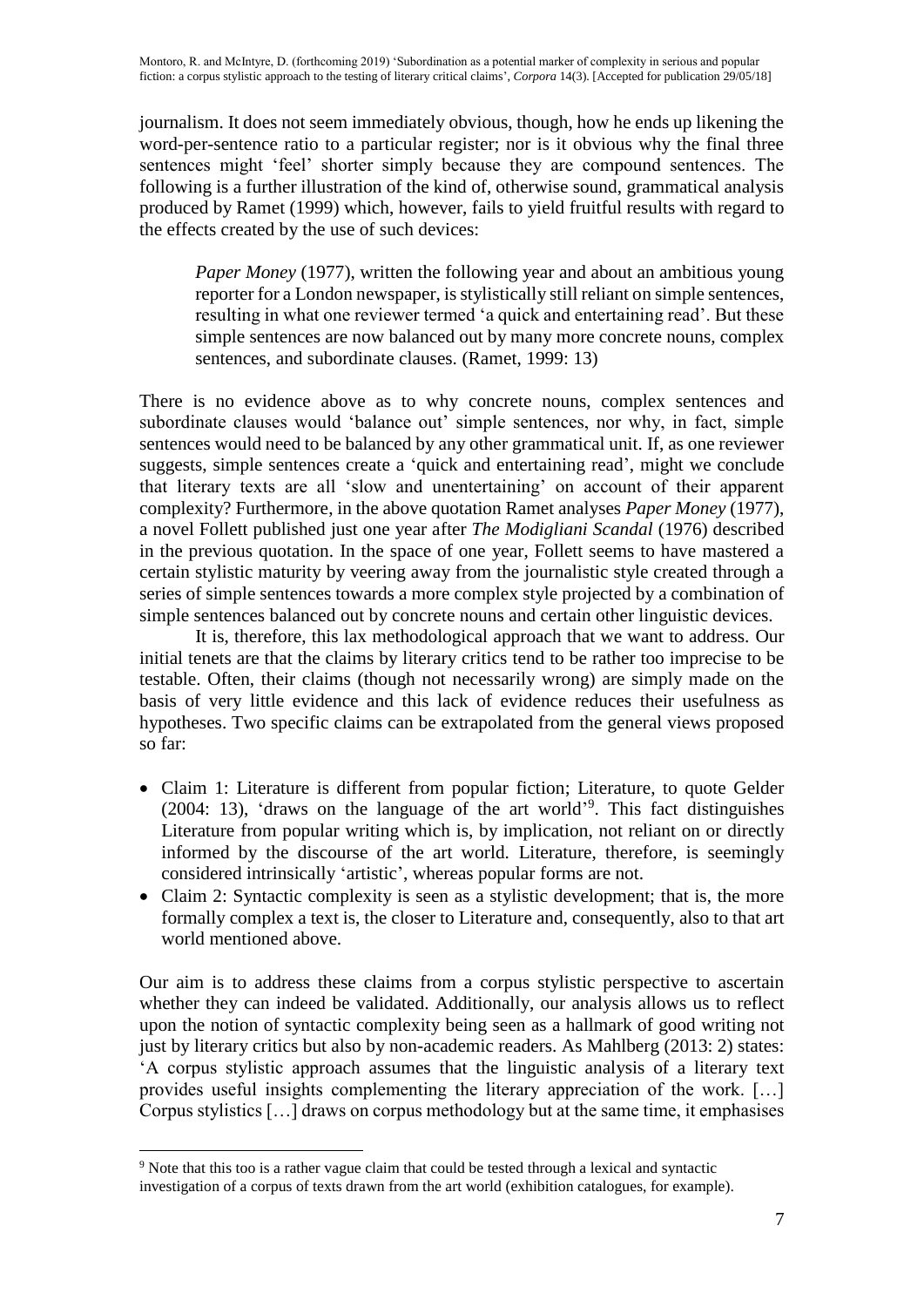the link that literary stylistics provides to literary criticism'. Thus, just as Mahlberg contends here, we take on board literary critical concerns with regard to the difference between serious and popular fiction but argue, unlike most literary critics, that our understanding of the serious vs. popular dichotomy can be augmented by adopting the methodical and rigorous approaches on which corpus linguistics relies. In sum, we argue that corpus stylistics, as a discipline, is better suited to account for which testable and replicable criteria distinguish one text type from the other.

# **3. Data and method**

As described in the introduction, we analyse two target corpora, the Lancaster Speech, Writing and Thought presentation corpus (SW&TP) (Semino and Short, 2004) and what we have called *The Chick Lit Corpus* (*CLC*) (Montoro, 2012). The former contains 80,000 words roughly divided into two sub-corpora of 40,000 words each, representing serious and popular fiction respectively. The corpus was created at Lancaster University and is described by Semino and Short (2004) as follows:

Our corpus contains 120 text samples of approximately 2,000 words each, amounting to a total of 258,348 words of (late) twentieth-century written British English. It is divided into three sections, which comprise 40 text samples each and represent three main genres:

- Prose fiction  $(87.709 \text{ words})$
- Newspaper news reports (83,603 words)
- Biography and autobiography (87,036 words)

(Semino and Short, 2004: 19)

Each of the three sections of the Lancaster corpus was subsequently subdivided into 'serious' and 'popular' subsections according to a series of parameters although the authors admit that this division was not free from controversy. The criteria used for the distinction, especially as far as the fiction section of the corpus is concerned, are, for the most part, not linguistic, but 'the cultural distinction between popular fiction on the one hand and highbrow fiction on the other. Apart from anything else, this distinction has concrete manifestations, such as the design of front covers and the physical positioning of books in bookshops and libraries' (Semino and Short, 2004: 22). Half the samples they used were selected from the *Oxford Text Archive* (OTA) and the *British National Corpus* (BNC); the second half were texts published contemporaneously to the time when the authors were creating the corpus (late  $20<sup>th</sup>$ century). In the serious sub-set of samples we find authors such as Virginia Woolf, D. H. Lawrence and Salman Rushdie; in the popular sub-section are Catherine Cookson, Rupert Thomson and Wilbur Smith, among others.

Due to the lack of clear-cut and agreed upon criteria to separate these two text types, we were particularly concerned with the circularity problem in our own research; that is, we were aware that the validity of the results obtained would be weakened, if not totally invalidated, if the classification of data as either serious or popular was decided only by us. The fact that the SW&TP was created by a separate team of analysists provided the impartiality we were after, irrespective of whether their criteria are correct or fully agreed on by all scholars. The choice of our second corpus, the *CLC*, also responded to an interest to maintain an unbiased approach to the material analysed. Thus, we considered a relatively recent example of popular genre, Chick Lit, as already defined by scholars such as Ferriss and Young (2006), Gormley (2009) and Whelehan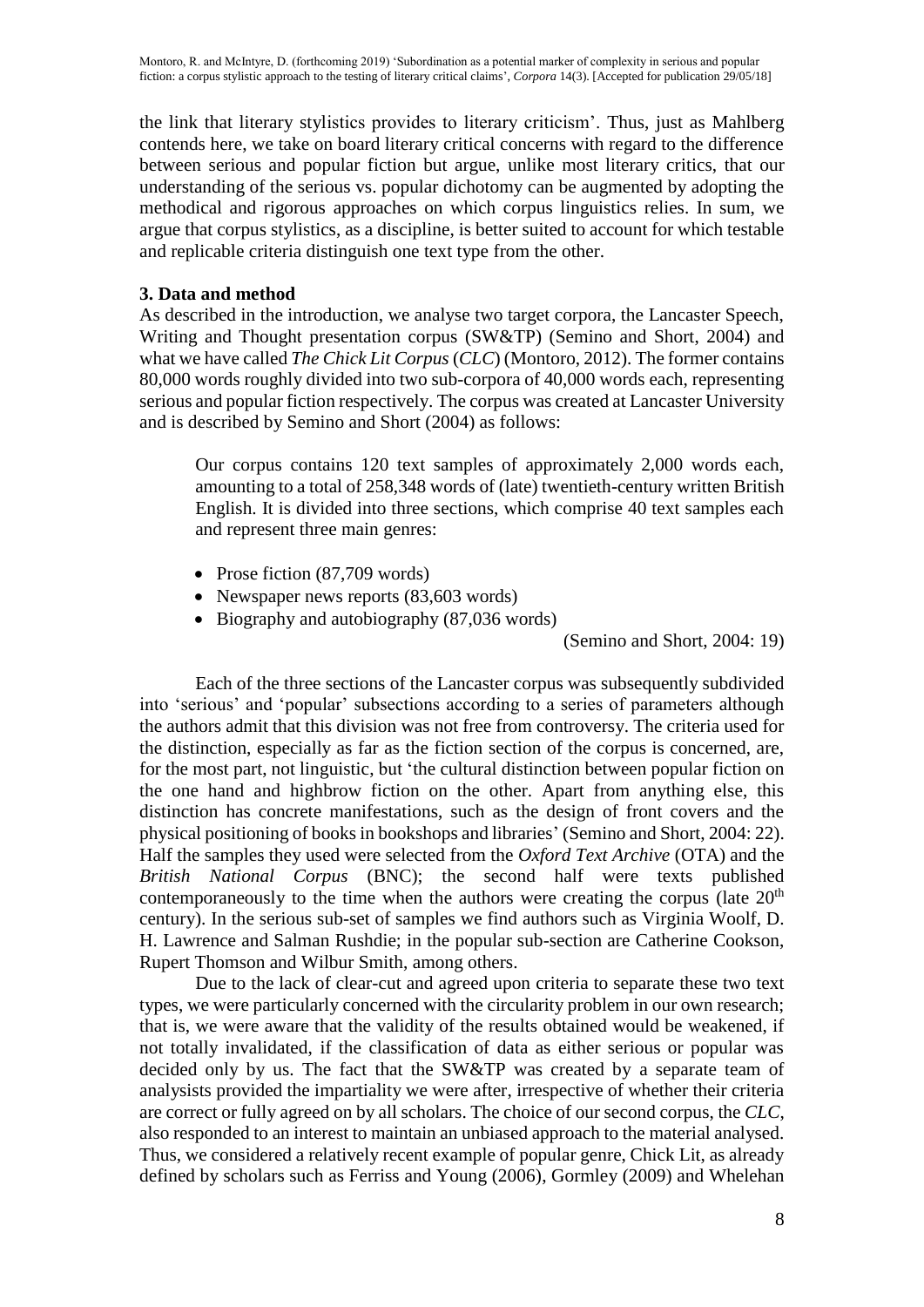(2002). Based on their set of criteria for the identification of Chick Lit works, inclusive of particular book covers, female authors and female readers, we used the *CLC* (Montoro, 2012), which is made up of six novels amounting to a total of about 500,000 words<sup>10</sup>. With this second corpus, we aimed to expand the analysis implemented by looking at the SW&TP to further test our initial hypothesis.

After the selection of corpora, the next stage was to focus on the one variable we were concerned about, namely subordinating conjunctions. As explained above, we based our decision on the repeated claim that serious fiction is structurally complex, an assessment which often gets equated with elaboration projected mainly by subordination. While subordination can be marked in other ways than through the use of subordinating conjunctions (see note 2), we chose to use these as an indicator of subordination simply because this form-based approach lends itself to automatic corpus linguistic analysis. To locate the subordinating conjunctions, we tagged both the SW&TP and the *CLC* for POS information using the CLAWS tagger in Wmatrix (Rayson, 2009). The third stage in our investigation was to decide on the most appropriate reference corpora. We were motivated primarily by thoroughness and comparability<sup>11</sup> and the software Wmatrix (Rayson, 2009) enabled us to satisfy both criteria. In order to meet the first criterion, we compared the SW&TP and the *CLC* to the circa 1,000,000-word sample of the BNC. For the second criterion, we viewed our corpora in relation to the circa 225,000-word BNC Written Imaginative sub-set which contains only fiction. Based on Mandala's (2010) and Stockwell's (2000) conclusions with regard to the complexity of certain popular writing varieties when compared to spoken language, we finally compared the speech presentation sub-sets of the SW&TP to the BNC Spoken. The various sets of comparisons are summarised in Table 1:

| <b>Target</b>            | Reference corpora  |                    |                    |  |  |
|--------------------------|--------------------|--------------------|--------------------|--|--|
| Corpora                  | <b>BNC</b> Written | <b>BNC</b> Written | BNC Spoken (c.     |  |  |
|                          | Sampler (c.        | Imaginative (c.    | $1,000,000$ words) |  |  |
|                          | $1,000,000$ words) | 225,000 words)     |                    |  |  |
| $SW&TP -$ Serious (c.    |                    |                    |                    |  |  |
| $40,000$ words)          |                    |                    |                    |  |  |
| $SW&TP-Popular$ (c.      |                    |                    |                    |  |  |
| $40,000$ words)          |                    |                    |                    |  |  |
| $SW&TP -$ Serious        |                    |                    |                    |  |  |
| Narration only (c.       |                    |                    |                    |  |  |
| $20,000$ words)          |                    |                    |                    |  |  |
| $SW&TP-Popular$          |                    |                    |                    |  |  |
| Narration only (c.       |                    |                    |                    |  |  |
| $19,000$ words)          |                    |                    |                    |  |  |
| $SW&TP -$ Serious        |                    |                    |                    |  |  |
| Speech presentation      |                    |                    |                    |  |  |
| only (c. $23,000$ words) |                    |                    |                    |  |  |

 $\overline{a}$ 

<sup>10</sup> The six novels are *Bridget Jones's Diary* (Fielding, 1996), *Getting Rid of Matthew* (Fallon, 2007), *Pants on Fire* (Alderson, 2000), *The Last Year of Being Single* (Tucker, 2003), *The Other Woman* (Green, 2004), and *The Secret Dreamworld of a Shopaholic* (Kinsella, 2000).

 $11$  The issue of corpora comparability is one of the most discussed and sometimes contentious aspects in corpus linguistics. See McEnery and Hardie (2012) for more on this.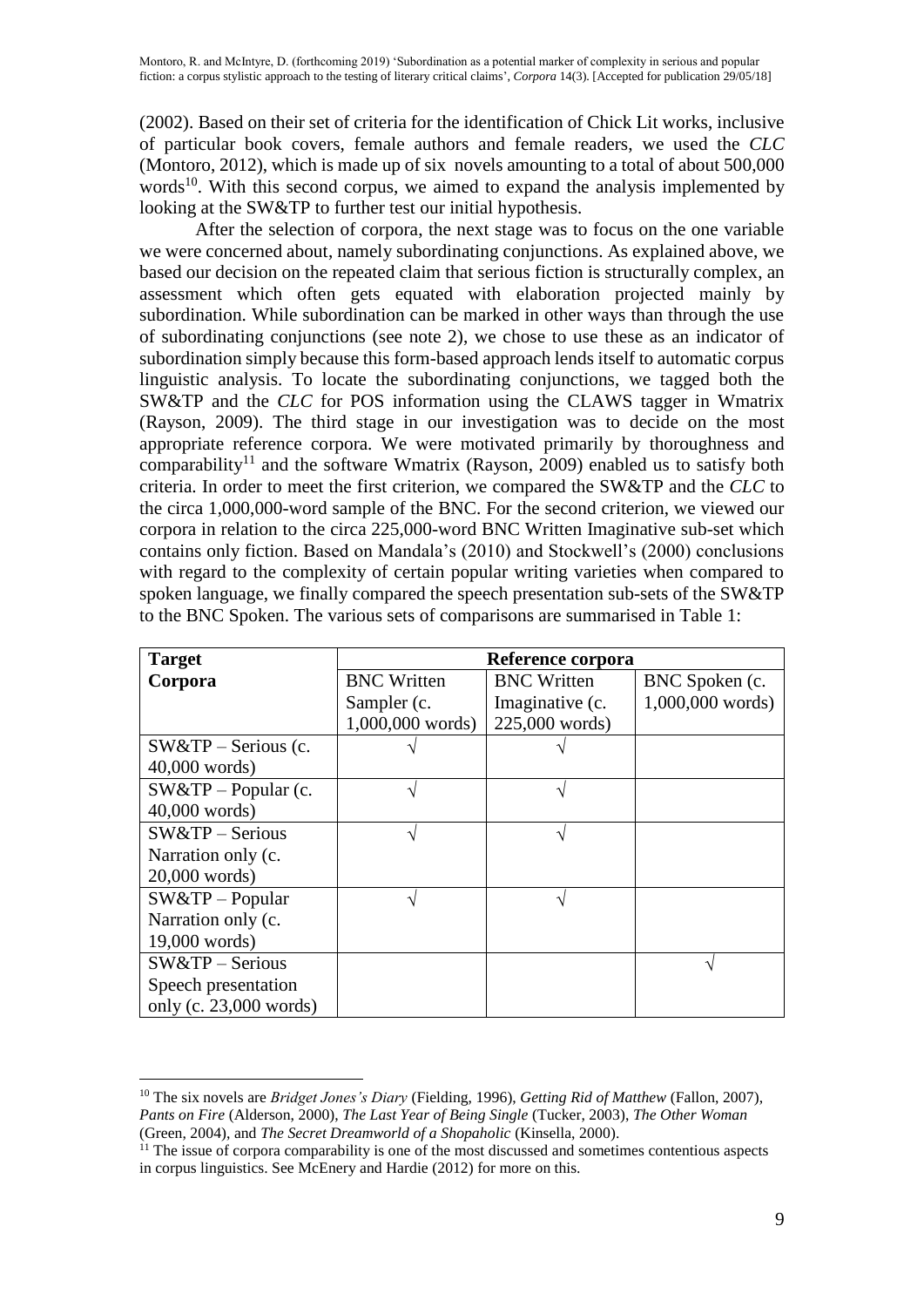| $S W & TP - Popular$     |  |  |
|--------------------------|--|--|
| Speech presentation      |  |  |
| only (c. $25,000$ words) |  |  |
| <b>Chick Lit Corpus</b>  |  |  |
| $(CLC)$ (c. 500,000      |  |  |
| words)                   |  |  |

**Table 1** Target and reference corpora: Implemented comparisons

To measure the statistical significance of the outcome of such comparisons, Wmatrix uses the log-likelihood test (Dunning, 1993). We set an alpha level of of 0.05 (LL critical value  $= 3.84$ ). This decision was based on 0.05 being a generally accepted significance level within the social sciences. To reduce the possibility of a type I error, we could have lowered the significance level further, though we decided not to do this so as not to exclude results which may have fallen just below the threshold for significance. Ultimately, the keyness analysis enabled us to checked whether there is indeed more syntactic complexity in serious fiction and whether this can be said to be realised by subordinating conjunctions.

A second advantage of using the SW&TP corpus is the fact that this corpus has been previously annotated for Speech, Writing and Thought presentation categories. Indeed, the motivation behind the construction of the SW&TP corpus was to test empirically the Speech and Thought presentation model proposed by Leech and Short ([1981] 2007). Semino and Short (2004) (together with a team of analysists) annotated the SW&TP manually to incorporate phenomena that works at discoursal level and which were not easily identifiable by the existing software. The text mark-up was done by using a set of SGML-conformant conventions inclusive of text division, text boundaries, page breaks and the corresponding 'sptag' (that is, speech, writing and thought presentation categories)<sup>12</sup>. The latter tags allowed us to isolate and extract stretches of text inclusive of speech presentation and to separate them from narration. This separation enabled us to exploit this corpus in two different ways. On the one hand, we looked at the corpus as a target corpus in its own right since it contains examples of  $20<sup>th</sup>$  century serious and popular fiction; on the other, having isolated instances of speech from stretches of narration we were able to consider the way syntactic complexity is employed in each prose variant respectively. In what follows we describe in detail the results of the set of comparisons we implemented and, more importantly, discuss the stylistic effects of the over- or under-use of subordinating conjunctions, first, followed by a series of additional POS tags which our corpus-based approach brought to the fore and which literary critical assessments had, however, failed to address.

 $\overline{a}$ 

 $12$  The annotation of the corpus includes information on the SW&TP category of the particular stretch analysed, the SW&TP category of the immediately following text ('next'), etc. (Semino and Short, 2004: 29). The resulting tagged corpus looks as follows:

<sup>&</sup>lt;sptag cat=NRS>The Political Officer at Vladimir said</sptag><sptag cat=IS>that it would not be too long,  $\langle$ sptag> $\langle$ sptag cat=NRSA>and the interrogations had been courteous

The sptag cat=NRS represents the Narrator's Report of Speech, the sptag cat=IS stands for Indirect Speech and sptag cat=NRSA refers to the Narrator's Representation of Speech Acts; for the full set of categories see Semino and Short (2004: 30-31).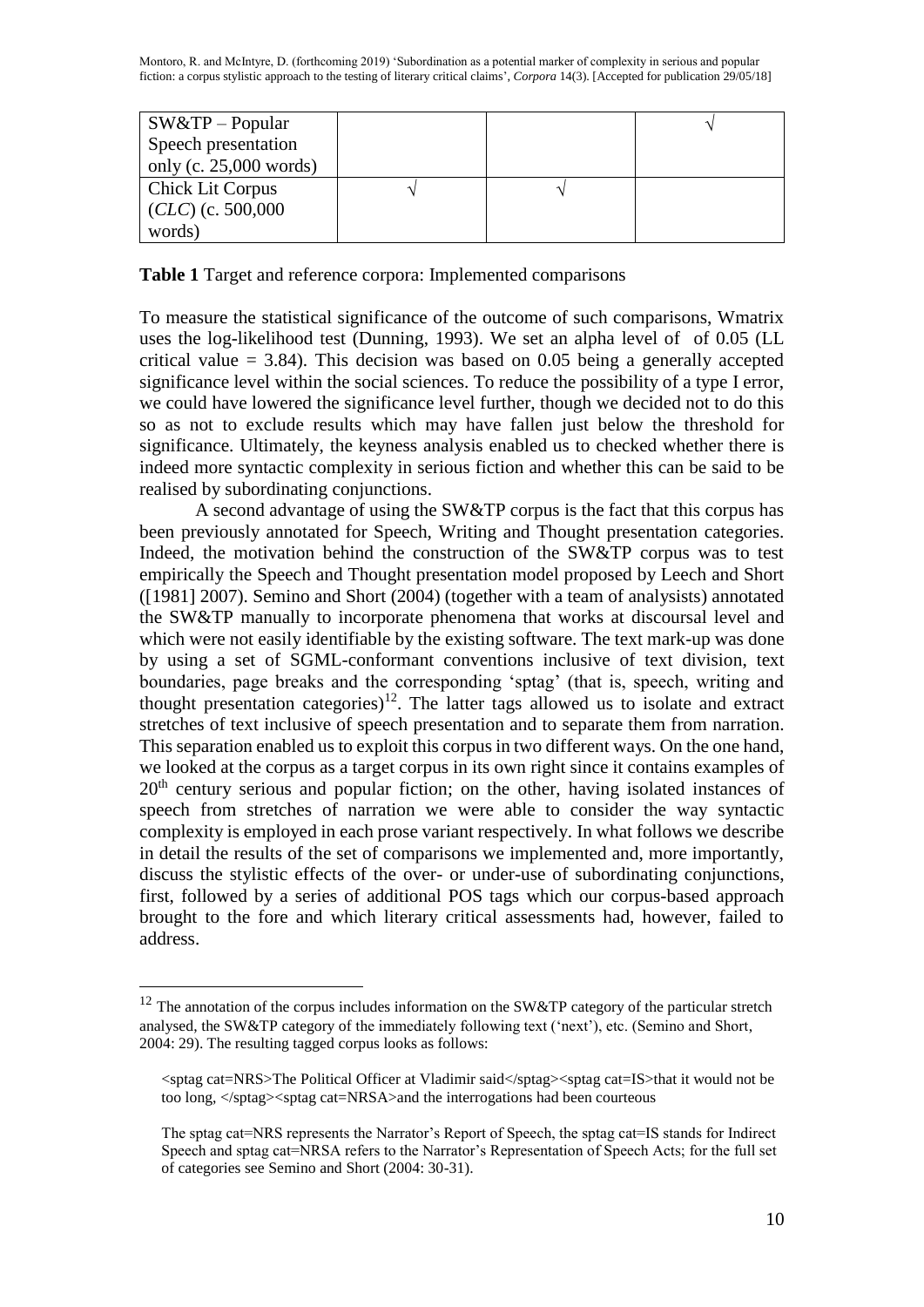# **4. Results and discussion**

 $\overline{a}$ 

The following tables contain the results of tagging our target corpora for POS information and comparing them with the various reference corpora (summarised in Table 1). Tables 2-8 include information exclusively on the variable which is the main (though not the only) concern of this paper, that is, subordinating conjunctions (indicated by the POS tag 'CS'). We start by comparing the serious and popular fiction sub-sets of the SW&TP corpus with the BNC written sampler (Tables 2 and 3):

|                                | <b>Serious</b><br>fiction | <b>Observed</b><br>frequency<br>$\frac{0}{0}$ | <b>BNC</b><br>written<br>sampler | <b>Observed</b><br>frequency<br>$\frac{6}{6}$ | $Log-$<br>likelihood<br>score |
|--------------------------------|---------------------------|-----------------------------------------------|----------------------------------|-----------------------------------------------|-------------------------------|
| $CS21^{13}$                    | 61                        | 0.15                                          | 659                              | 0.07                                          | $+26.14$                      |
| $\overline{\text{CS}}$         | 393                       | 0.94                                          | 7380                             | 0.76                                          | $+14.76$                      |
| $CSA$ (as (as<br>conjunction)) | 153                       | 0.36                                          | 2707                             | 0.28                                          | $+9.38$                       |
| CS31                           | 10                        | 0.02                                          | 100                              | 0.01                                          | $+5.08$                       |

|                        | <b>Popular</b><br>fiction | <b>Observed</b><br>frequency<br>$\frac{0}{0}$ | <b>BNC</b><br>written<br>sampler | <b>Observed</b><br>frequency<br>$\frac{0}{0}$ | $Log-$<br>likelihood<br>score |
|------------------------|---------------------------|-----------------------------------------------|----------------------------------|-----------------------------------------------|-------------------------------|
| $\overline{\text{CS}}$ | 355                       | 0.94                                          | 7380                             | 0.76                                          | $+13.86$                      |
| CS32                   |                           | 0.00                                          |                                  | 0.00                                          | $+6.56$                       |
| CS31                   | 10                        | 0.03                                          | 100                              | 0.01                                          | $+6.27$                       |

**Table 3** Popular fiction compared with BNC written sampler ( $p < 0.05$ ; LL critical value = 3.84)

As the results in Tables 2 and 3 demonstrate, the subordinating conjunctions are statistically over-used in both popular and serious fiction. On this basis alone, there is no evidence to support the popularly held notion that popular fiction is less complex syntactically than serious fiction.<sup>14</sup> In order to test whether the over-use of subordinating conjunctions was influenced by the reference corpus, we compared both the serious and popular sub-corpora with the BNC Written Imaginative and obtained similar results. In the former, the CS21 tag was also over-used ( $LL = +11.62$ ) as well as the CST tag (*that* (as conjunction);  $LL = +9.44$ ); in the latter, besides the three-part subordinator CS31 (see below) also over-represented ( $LL = +3.86$ ), we encountered the CST tag (*that* (as conjunction);  $LL = +9.43$ ) and the CSW tag (*whether* (as conjunction);  $LL = +5.48$ ). What is interesting about these subordinating conjunctions, however, is their function and the meaning they help project in the two text varieties they are found in, particularly as far as the two (CS21) and three-part subordinators (CS31) are concerned. In the SW&TP serious fiction sub-corpus, there are 61 instances

<sup>&</sup>lt;sup>13</sup> The first of the two digits immediately following the grammatical tag 'CS' (as well as any other grammatical tag, as will be seen below) indicate the number of words/tags in the sequence; the second digit marks the position within that sequence. For instance, *as if*, *so that*, *now that*, *as though*, discussed below.

<sup>&</sup>lt;sup>14</sup> N.B. The zero score in Table 3 for the observed frequency of CS32 in the target and reference corpora is an indication of the very small percentage of the corpora that is composed of this particular POS.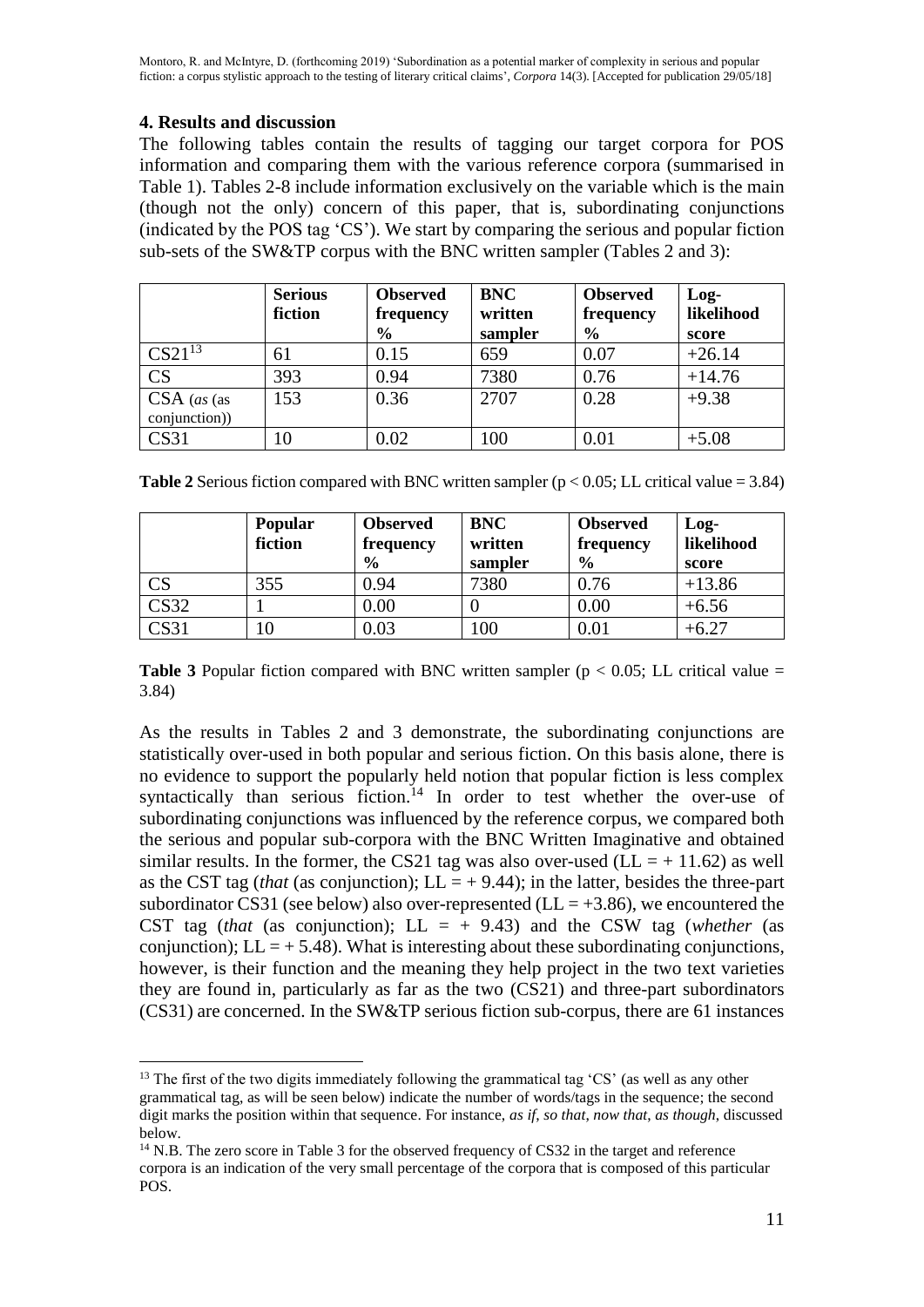of the two-part subordinator CS21, realised by the following conjunctions (also known as complex subordinators (Biber et al., 1999: 85)) and with the following frequencies:

AS IF (30) SO THAT (10) NOW THAT (7) AS THOUGH (6) IN CASE (2) EVEN IF (2) EVEN THOUGH (2) SAVE THAT (1) RATHER THAN (1)

Consider the following concordance lines for the top-scorer within the CS21 category, namely *as if*:

| d not wish to leave the quarterdeck | as if | retreating from it. "Cumbershum      |
|-------------------------------------|-------|--------------------------------------|
| hy, even they stood and watched     | as if | someone had said hist, while the     |
| ONE RANG AGAIN . JIM TATE LOOKED    | as if | IT MIGHT STING HIM . "YOU'RE BU      |
| ONLY WOULD . IF YOU 'D SORT OF LOOK | as if | YOU WAS ORDERING THINGS . THERE 'S N |
| WALKED WITHOUT A STICK. "LOOKS      | as if | HE WANTED TO TALK TO US, " SAID      |
| LE PERSON SHE DETECTED A FLAME ;    | as if | A SPARK IN THE BRAIN IGNITED SPON    |
| that he devoured . now and then,    | as if | recapturing his lost childhood, jim  |
| r gave a diagonal nod of the head,  | as if | it were slightly impertinent to know |

**Figure 1** Concordance for POS tag CS21 (*as if*) - Serious Fiction

One preliminary conclusion that could be drawn from these examples is the fact that the complex sentences in which the *as if* clauses appear seem to be providing, for the most part, simile comparisons (e.g. 'as if a spark in the brain') or appear to be used to reformulate (by comparing) a previous proposition (e.g. '… gave a diagonal nod of the head, as if it were slightly impertinent to ...<sup>\*</sup>)<sup>15</sup>. It is often the case that the *as if* clause is an instance of internal narration  $(NI<sup>16</sup>$  in SW&TP terms), which supports the idea that literary fiction tends to be more reflective and contemplative than popular fiction. By contrast, there are no instances of the CS21 category (hence, no *as if* constructions) in popular fiction. In popular fiction, besides the CS category, we also find the CS31 tag, a three-part subordinator realised by the conjunctions *as soon as*, *as long as*, and *as far as*. Interestingly, this ties in with the notion that popular fiction is more concerned with action than with reflection, as prototypically found in thrillers, crime fiction or science fiction. The following examples illustrate the CS31 tag in popular fiction:

| it was only a coincidence but,   | as soon as | Jed pronounced the name of his em  |
|----------------------------------|------------|------------------------------------|
| ring her holiday in France. But  | as soon as | it was repeated, its individuality |
| very firm too. You are innocent  | as far as  | Her Majesty 's Government is conce |
| our folly, we started pushing it | as far as  | it would go. This was made perfec  |
| en said doubtfully: "Well,       | as long as | he doesn't alter course."          |
| 's a great source, is Dennis,    | as long as | the people I 'm after have no con  |

**Figure 2** Concordance for POS tag CS31 (*as soon as*, *as far as*, *as long as*) - Popular Fiction

 $\overline{a}$ 

<sup>15</sup> On the role and function of *as if* clauses, see also Mahlberg (2013).

<sup>&</sup>lt;sup>16</sup> Internal narration refers to 'those cases where the narrator reports a character's cognitive and emotional experiences without presenting any specific thoughts' (Semino and Short, 2004: 46)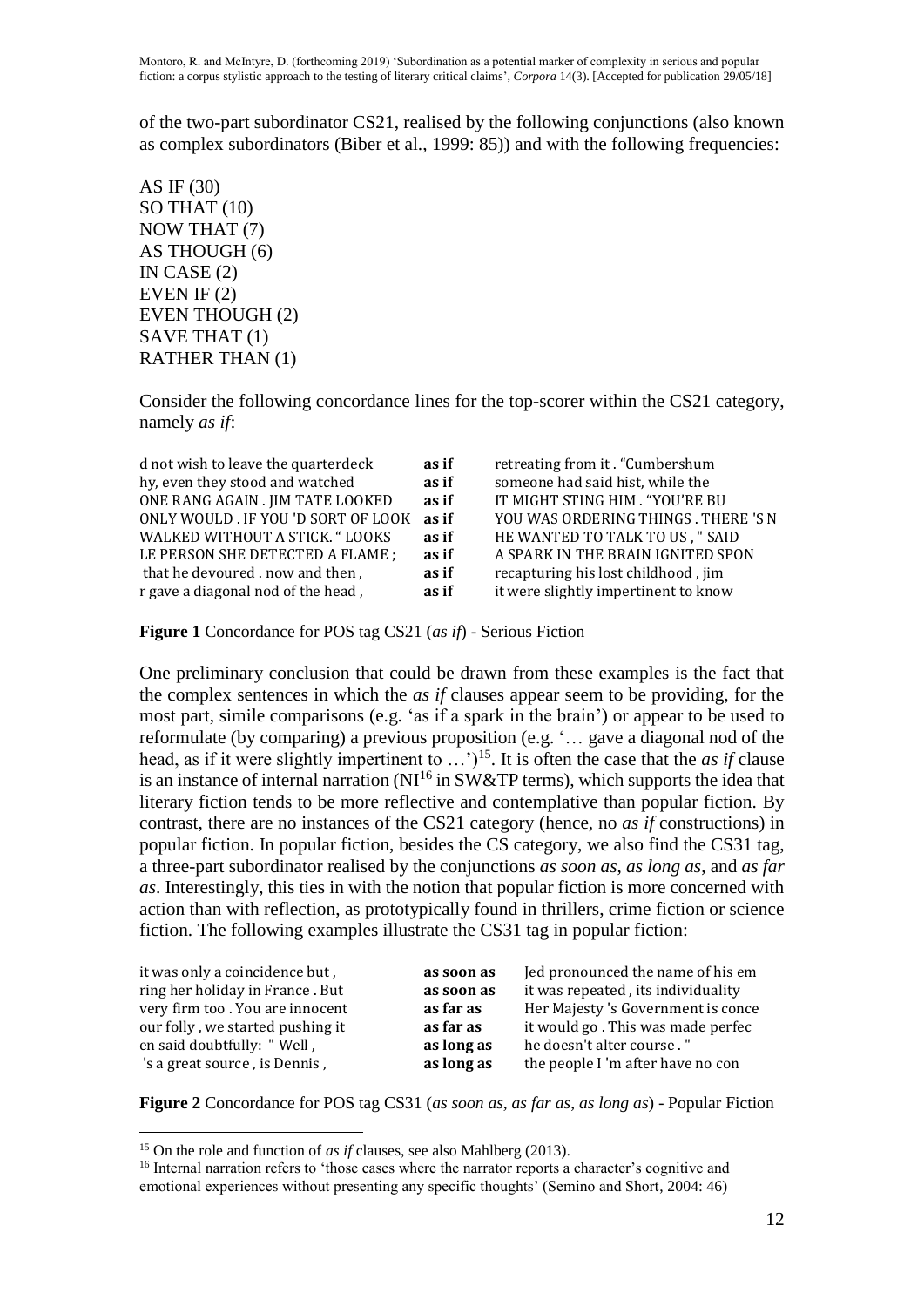The introspection and comparative structures characterising some of the concordance lines in Figure 1 are not observable in the examples above, where, for instance, the subordinator *as soon as* (the most recurrent realisation of CS31) presents, instead, one action in relation to another. Due to the lack of evidence so far, mainly related to the relatively small size of the SW&TP corpora, we refrain from making over-ambitious claims with regard to the generalisability of our conclusions here. However, these results seem to suggest that it is not the lack of syntactic complexity generated by the under-use of subordinating conjunctions but the functions these conjunctions have that help identify each text variety as distinct from each other. That is, it cannot be said that popular fiction lacks complexity because subordinating conjunctions are the dispreferred choice; popular writing simply appears to use those conjunctions that facilitate the expression of action avoiding the reflective nature of prototypical serious fiction. We elaborate on this notion further when we discuss the *CLC* below.

The next stage in our analysis was to consider the speech and narration sections of the SW&TP. Our second aim was to ascertain whether the syntactic complexity we investigate could be explained not by the dichotomy serious vs. popular fiction but by stylistic techniques such as the presentation of the narrator's voice vs. characters' speech. The way the SW&TP was constructed and manually annotated made it relatively straightforward to isolate and separate speech from narrative sections (by means of the 'sptags' described above). So, we approach this next premise by first comparing each sub-set of the SW&TP with the BNC Written sampler and then by viewing them with regard to the BNC Written Imaginative.

|                                           | <b>Serious</b><br>fiction<br>(narration<br>only) | <b>Observed</b><br>frequency<br>$\frac{0}{0}$ | <b>BNC</b><br>written | <b>Observed</b><br>frequency<br>$\frac{0}{0}$ | $Log-$<br>likelihood<br>score |
|-------------------------------------------|--------------------------------------------------|-----------------------------------------------|-----------------------|-----------------------------------------------|-------------------------------|
| CS21                                      | 33                                               | 0.18                                          | 659                   | 0.07                                          | $+22.21$                      |
| <b>CSA</b><br>(as<br>'as<br>conjunction)) | 80                                               | 0.43                                          | 2707                  | 0.28                                          | $+13.00$                      |
| $\overline{\text{CS}}$                    | 167                                              | 0.90                                          | 7380                  | 0.76                                          | $+4.49$                       |

**Table 4** Serious Fiction (narration only) compared with BNC Written sampler (p < 0.05; LL critical value  $= 3.84$ )

As Table 4 illustrates, subordinating conjunctions are also over-represented in the narration only sections of the SW&TP's serious sub-set. Moreover, we find that the same CS21 tag (*as if*, for instance) is also key. The results in Table 5 below confirm that subordinating conjunctions, including the three-part subordinator CS31 (*as soon as*, *as far as*, *as long as*), are over-represented in the narration only sub-set of the popular fiction corpus.

|                                          | <b>Popular</b><br>fiction<br>narration)<br>only) | <b>Observed</b><br>frequency<br>$\frac{0}{0}$ | <b>BNC</b><br>written | <b>Observed</b><br>frequency<br>$\frac{6}{9}$ | $Log-$<br>likelihood<br>score |
|------------------------------------------|--------------------------------------------------|-----------------------------------------------|-----------------------|-----------------------------------------------|-------------------------------|
| CS31                                     | b                                                | 0.04                                          | 100                   | 0.01                                          | $+6.42$                       |
| <b>CSA</b><br>(as<br>(as<br>conjunction) | 62                                               | 0.38                                          | 2707                  | 0.28                                          | $+5.16$                       |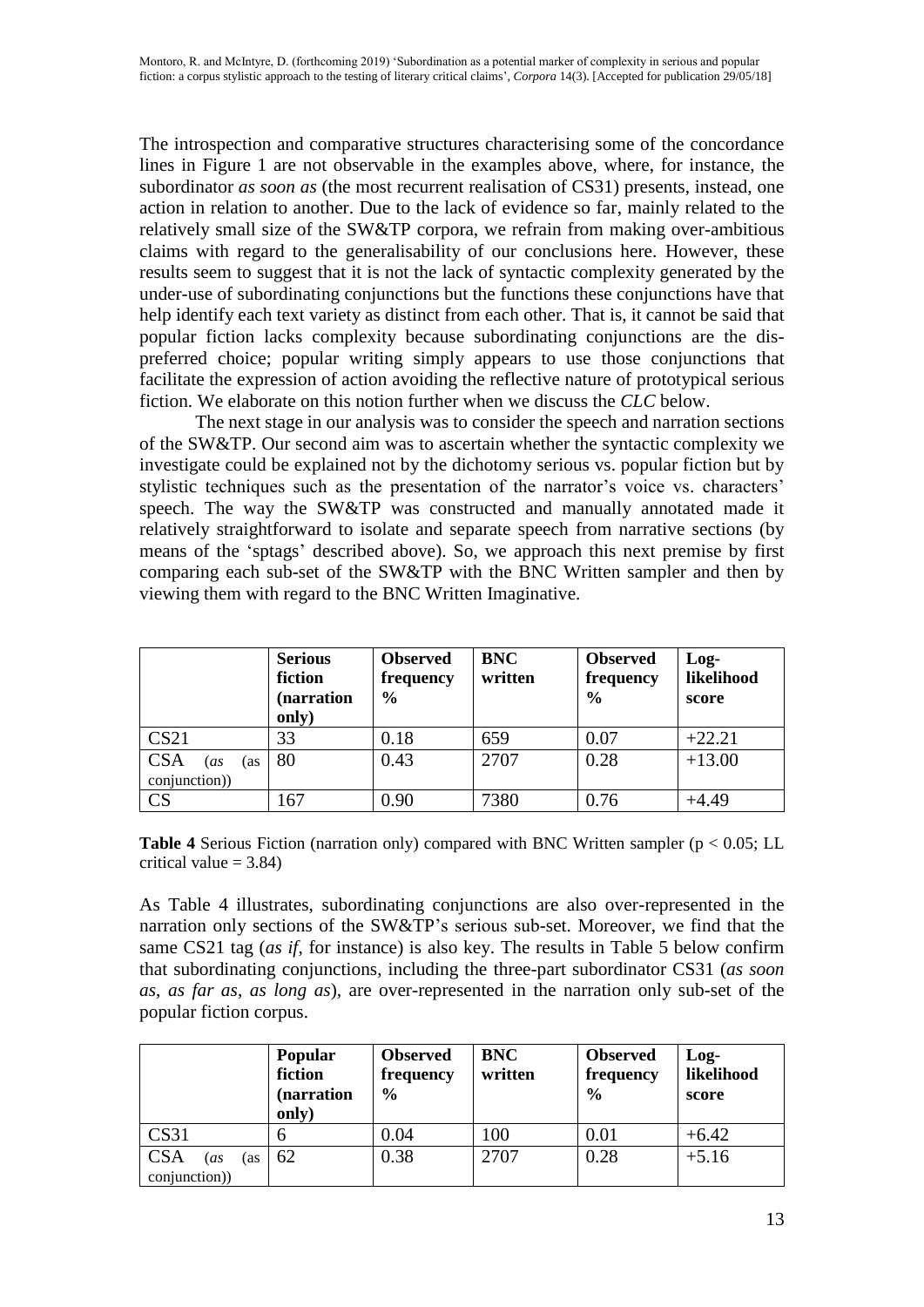**Table 5** Popular Fiction (narration only) compared to BNC Written sampler ( $p < 0.05$ ; LL critical value  $= 3.84$ )

The statistical significance of the results in Tables 4 and 5 is further supported by the results of comparing the narration only sections of both corpora with the BNC Written Imaginative. In the narrative section of the SW&TP's serious sub-set the CS21 ( $LL =$ +12.70) and the CSA (LL = +7.08) tags are over-represented; in the narration only section of the SW&TP's popular sub-set the CSW31 tag is over-used (LL =  $+5.47$ ). Based on these results, subordinating conjunctions are key (that is, over-represented) in both serious and popular fiction, which would indicate that the narrative voice in popular writing is as syntactically complex (that is, realised by subordinating conjunctions) as it is in literary fiction.

Mandala (2010) focuses on the linguistic characteristics of two prototypically popular narrative genres: science fiction and fantasy. Based on Taylor (1990) and Stockwell (2000), she puts together a list of what she terms 'pulp features':

Intrusive and over-long passages of exposition; story titles that resemble newspaper headlines with their use of short and simple noun phrases (e.g. 'Big Game'); needless repetition of adjectives and adverbs that serve as little more than fillers; a dependence on third person omniscient narration; dialogue that is too complex syntactically to convincingly represent talk; and a tendency to use unnatural synonyms for the speech reporting verb 'said', and to modify those synonyms with equally unnatural adverbs (e.g. 'No!', he blustered roarily ). (Mandala, 2010: 16-17)

Although we cannot discuss this list in detail, we are particularly interested in Mandala's characterisation of pulp dialogue as 'too complex syntactically to convincingly represent talk' (Mandala, 2010: 17). This assessment introduces a new element not considered by some of the literary critical evaluations we discuss in section 2, whereby the syntactic complexity of popular dialogue is measured against the features of spoken language<sup>17</sup>. Consequently, we next tested the speech presentation only sub-sets of the SW&TP against the BNC spoken corpus (in Tables 6 and 7). Our aim was to consider whether the dichotomy serious vs. popular might be determined by the alignment and/or distinction of either text type with spoken forms:

|                                                  | <b>Serious</b><br>fiction<br>(speech<br>presentation<br>only) | <b>Observed</b><br>frequency<br>$\frac{6}{9}$ | <b>BNC</b><br>spoken | <b>Observed</b><br>frequency<br>$\frac{0}{0}$ | Log-<br>likelihood<br>score |
|--------------------------------------------------|---------------------------------------------------------------|-----------------------------------------------|----------------------|-----------------------------------------------|-----------------------------|
| <b>CSA</b><br>(as<br>(as<br>conjunction))        | 69                                                            | 0.30                                          | 1335                 | 0.14                                          | $+33.68$                    |
| CS <sub>21</sub>                                 | 29                                                            | 0.13                                          | 555                  | 0.06                                          | $+14.50$                    |
| CSN (than (as<br>conjunction))                   | 29                                                            | 0.13                                          | 653                  | 0.07                                          | $+9.77$                     |
| <b>CST</b><br>( <i>that</i> (as<br>conjunction)) | 192                                                           | 0.84                                          | 6644                 | 0.68                                          | $+8.66$                     |

 $\overline{a}$  $17$  On subordination and spoken language see Barth (2000), Couper-Kuhlen and Thompson (2000) and Ford (1993).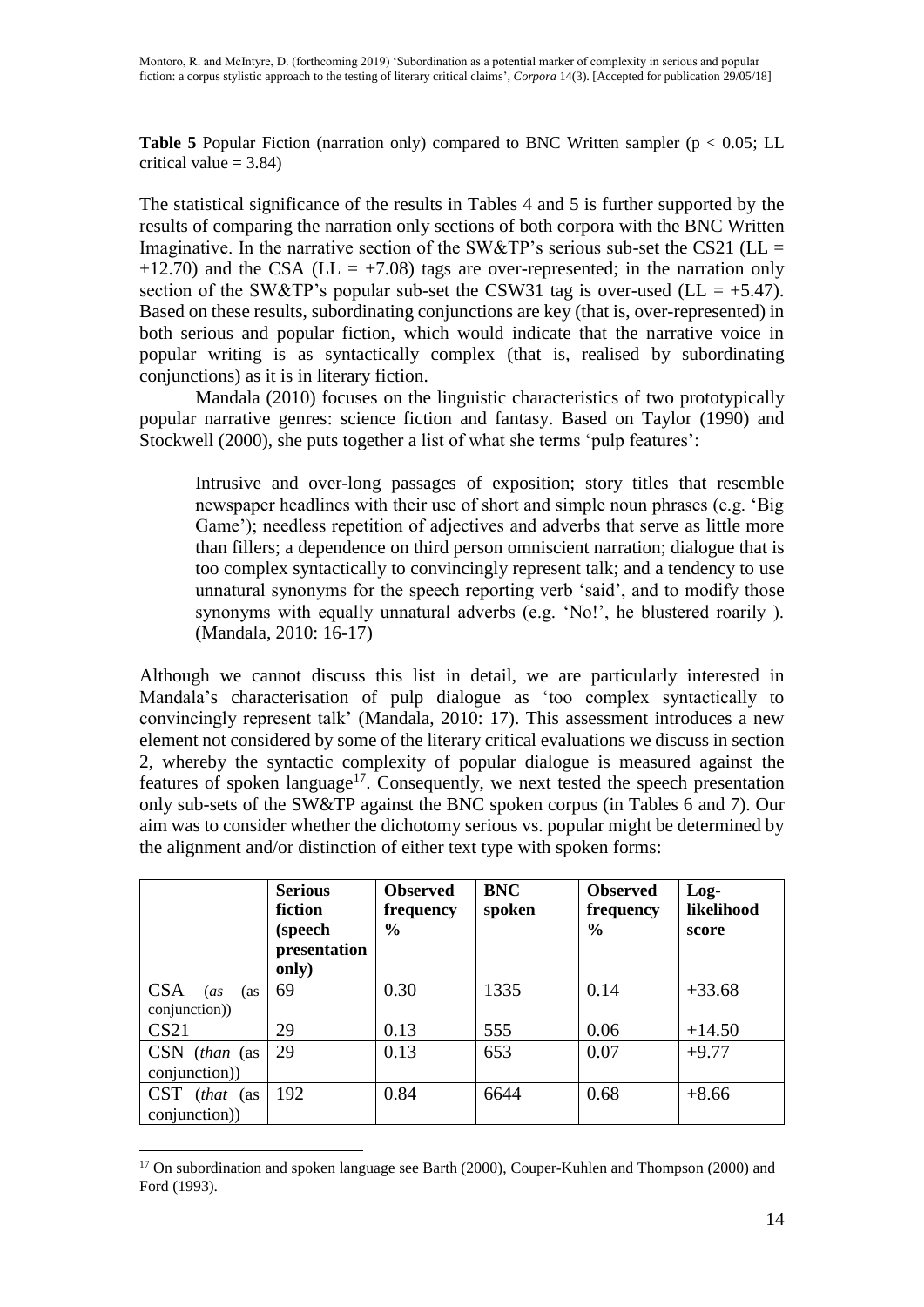**Table 6** Serious Fiction (speech presentation only) compared with BNC Spoken sampler (p <  $0.05$ ; LL critical value = 3.84)

|                                           | Popular<br>fiction<br>(speech<br>presentation<br>only) | <b>Observed</b><br>frequency<br>$\frac{0}{0}$ | <b>BNC</b><br>spoken | <b>Observed</b><br>frequency<br>$\frac{6}{9}$ | $Log-$<br>likelihood<br>score |
|-------------------------------------------|--------------------------------------------------------|-----------------------------------------------|----------------------|-----------------------------------------------|-------------------------------|
| <b>CSA</b><br>(as<br>(as<br>conjunction)) | 73                                                     | 0.28                                          | 1335                 | 0.14                                          | $+28.51$                      |
| CST (that (as<br>conjunction))            | 225                                                    | 0.85                                          | 6644                 | 0.68                                          | $+10.89$                      |
| $CSN$ (than (as<br>conjunction))          | 27                                                     | 0.10                                          | 653                  | 0.07                                          | $+4.24$                       |

**Table 7** Popular Fiction (speech presentation only) compared with BNC Spoken sampler (p < 0.05; LL critical value  $= 3.84$ )

As both tables make clear, subordinating conjunctions are over-used in the speech presentation sub-sets of the serious and popular sub-corpora when compared with spoken language. These results suggest that fictional dialogue, irrespective of its high or lowbrow status is more syntactically complex (in the sense defined in this paper) than spoken language. Biber et al. (1999) address the frequency and distribution of subordinating conjunctions in conversation and fiction:

It is somewhat surprising that subordinators are relatively rare in all registers, but somewhat more common in conversation and fiction than in academic prose and news reportage. (Biber et al., 1999: 93)

If the above is the case, two, albeit tentative, conclusions can be drawn from the assessments proposed by Mandala (2010) and Biber et al. (1999). Firstly, following on from the latter's (1999) results, it could be argued that, not only are subordinators more prevalent in conversation and fiction, but also, that the latter uses some of these subordinating conjunctions more frequently, which makes these two registers distinct from each other with regard to this particular aspect. Secondly, although Mandala does not explicitly discuss syntactic complexity realised by subordinating conjunctions, our results seem germane to qualify her claim by specifying with respect to what POS the syntactic complexity she underscores in popular fiction appears to work, that is, via the over-use of subordinating conjunctions. Our results, therefore, seem useful to fine-tune previous assessments and to suggest ways forward to investigate this issue further as we now do by turning our attention to one specific sub-genre of popular writing, Chick Lit.

Chick Lit has received some attention from literary scholars (Ferriss and Young, 2006; Whelehan, 2002) who prototypically align it with popular fiction. Montoro (2012) examines a corpus she constructed containing the unprompted online opinions on the genre published in specifically devoted blogs and book-club forums where readers explain exactly what they consider to be the real appeal of the genre:

*Karen (27th March 2008*)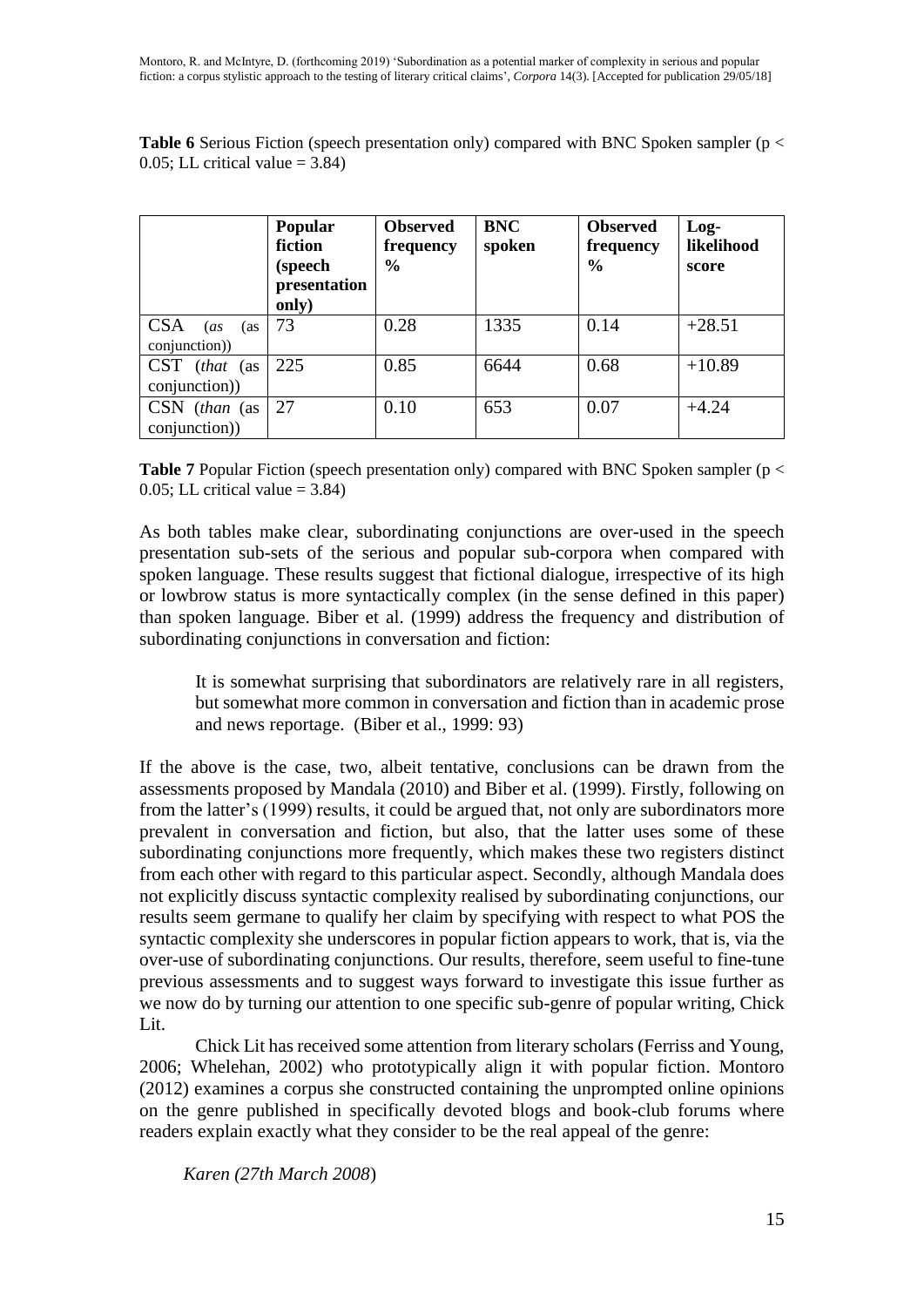I have to admit to being a chick-lit fan and I'm proud of it. I know they're **not the most intellectual books** on the market but I like them because **they're easy to read** and more often than not are fluffy and light-hearted

## *Purple Princess (17th August 2009)*

Have finished *Twenties Girl* and I thoroughly enjoyed it! The characters grew on me as I got further through the book and although it is a bit farfetched I still really like **her style of writing and it was just so easy to read**.

### *Inver (29th October 2009)*

Recently lent this one to a fellow book-crossing friend and she said.... Quite **complex themes dealt with in a way that**, once you had worked out who was who, **made it very readable**. In fact, once I got into the book, I found it hard to put down.

Chick Lit readers characterise this genre as 'easy to read' and, importantly, 'easy-ness' represents precisely one of the main appeals of these works which are felt to be entertaining precisely because they do not pose strenuous linguistic challenges. Thus, the 'easier' the book, the more appealing it becomes. Linguistic simplicity, therefore, would appear to be as much an expectation held by the readership as a defining characteristic of the genre often picked up by critics. In order to develop our initial analysis, we next investigate whether the linguistic simplicity of Chick Lit expected by readers can be statistically supported by the under-representation of subordinating conjunctions. As implemented above, we compare our target corpus, this time the *CLC*, with the BNC Written Sampler and the BNC Written Imaginative sub-corpora. Briefly, our results corroborate that subordinating conjunctions are statistically overrepresented, so this particular manifestation of low-brow literature conforms to the trends ascertained in our analysis above:

| CLC                      | <b>BNC Written</b> | <b>BNC Written</b> |
|--------------------------|--------------------|--------------------|
|                          | LL value           | Imaginative        |
|                          |                    | LL value           |
| CS                       | $+268.37$          | $+37.56$           |
| CS <sub>21</sub>         | $+159.23$          | $+35.92$           |
| CSW (whether             | $+57.54$           | $+21.00$           |
| (as conjunction)         |                    |                    |
| CST (that (as            | No instances       | $+17.41$           |
| conjunction))            |                    |                    |
| CS31                     | $+43.38$           | $+6.65$            |
| <b>CSA</b><br>(as<br>(as | $+28.89$           | No instances       |
| conjunction))            |                    |                    |
| CS22                     | $+4.03$            | No instances       |

**Table 8** Subordinating conjunctions in *CLC* ( $p < 0.05$ ; LL critical value = 3.84)

Table 8 summarises the number of CS tags over-represented in the *CLC* when compared to the BNC Written and the BNC Written Imaginative. From these results, it seems that syntactic simplicity is not a feature of Chick Lit. Additionally, it is interesting to see the kind of CS tags used in the *CLC* as both CS21 (*as if*, *as though*, *even though*) and CS31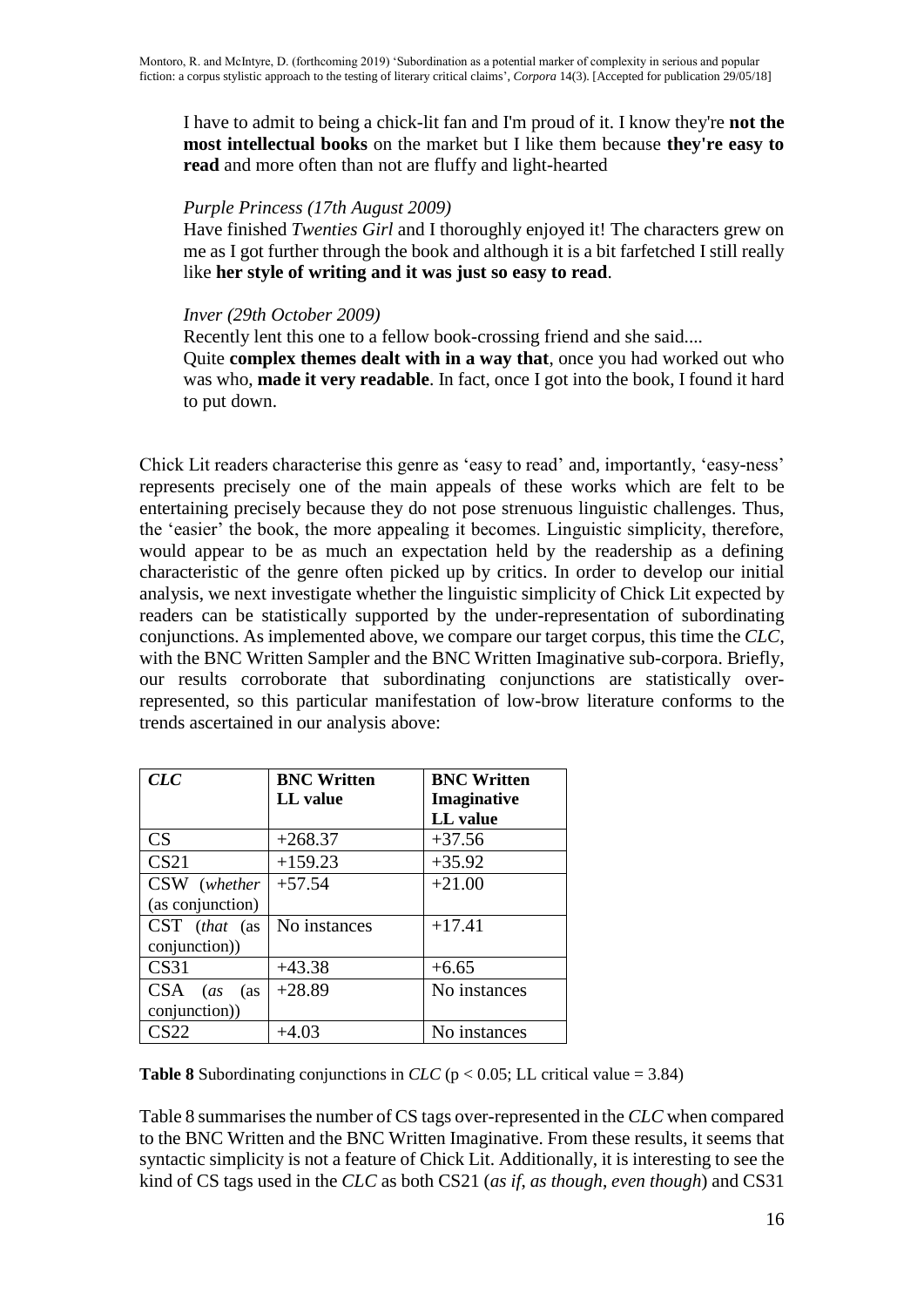(*as soon as*, *as long as*, *as far as*) are statistically and interpretatively salient. Unlike the sample texts contained in the popular sub-section of the SW&TP, Chick Lit novels seem capable of displaying both the reflection associated with literary forms and the action linked with popular fiction. These results suggest that popular writing is far more stylistically intricate and shows more linguistic versatility than initially considered and also points out that the narrative and stylistic variety within the general umbrella term of popular fiction is a further factor to consider. Defining popular writing as a less sophisticated, less developed manifestation of fiction, therefore, is a concept that corpus stylistics seems capable of challenging and claiming as erroneous.

What the results in Table 8 did indicate, though, was that a reformulation and expansion of our initial hypothesis was necessary and that it could, in fact, yield fruitful results. As quoted above, Biber et al. (1999: 93) account for the frequency and distribution of subordinating conjunctions with regard to register and conclude that 'subordinators are relatively rare in all registers, but somewhat more common in conversation and fiction'. Additionally, they argue that in certain registers, complexity is realised at phrasal rather than clausal level:

This distribution reflects the fact that complexity in expository writing resides at the phrase level rather than at the level of clause combinations (thus the high frequency of prepositions; […]). In contrast, conversation and fiction have a high frequency of verbs, hence also of clauses and clause combinations. As differences are less marked with coordinators and subordinators than with the function words that operate specifically at the phrase level, it seems justified to conclude that register differences are more connected with the build-up of phrases than with the connection of clauses. (Biber et al., 1999: 93))

According to Biber et al. (1993) fiction, by virtue of its higher frequency of verbs, is more likely to display complexity at the clause and clause combination level. Register differences, though, seem to be explained by the 'build-up of phrases' so that the complexity of expository writing relies on its intricate accumulations at phrasal level. They conclude, therefore, that register distinction is highly reliant on the elaboration (or lack of it) at phrasal level. This prompted us to assess whether linguistic simplicity working at phrasal level was indeed a feature of popular writing. Thus we extended our analysis to consider not simply linguistic complexity realised by the over-use of certain forms, but to investigate whether, in fact, a correlate 'lack' of complexity was projected by the under-use of other POS. Literary critics have neglected to pay attention to this different but complementary set of key results which, crucially, appear to account more accurately for the prototypical linguistic make-up of popular fiction. In Table 9, we focus on three under-used POS in the *CLC* (compared with the BNC Written and the BNC Written Imaginative; not all the under-used POS are included nor discussed): prepositions, in particular, *of*; adjectives, and the wh- determiner, *whose*:

| CLC                 | <b>BNC Written</b> | <b>BNC Written Imaginative</b> |
|---------------------|--------------------|--------------------------------|
|                     | LL value           | LL value                       |
| IO ( <i>of</i> , as | $-5109.16$         | $-264.68$                      |
| preposition)        |                    |                                |
| JJ (general         | $-2142.91$         | n/a                            |
| adjective)          |                    |                                |
| II (general         | $-1770.60$         | $-47.65$                       |
| preposition)        |                    |                                |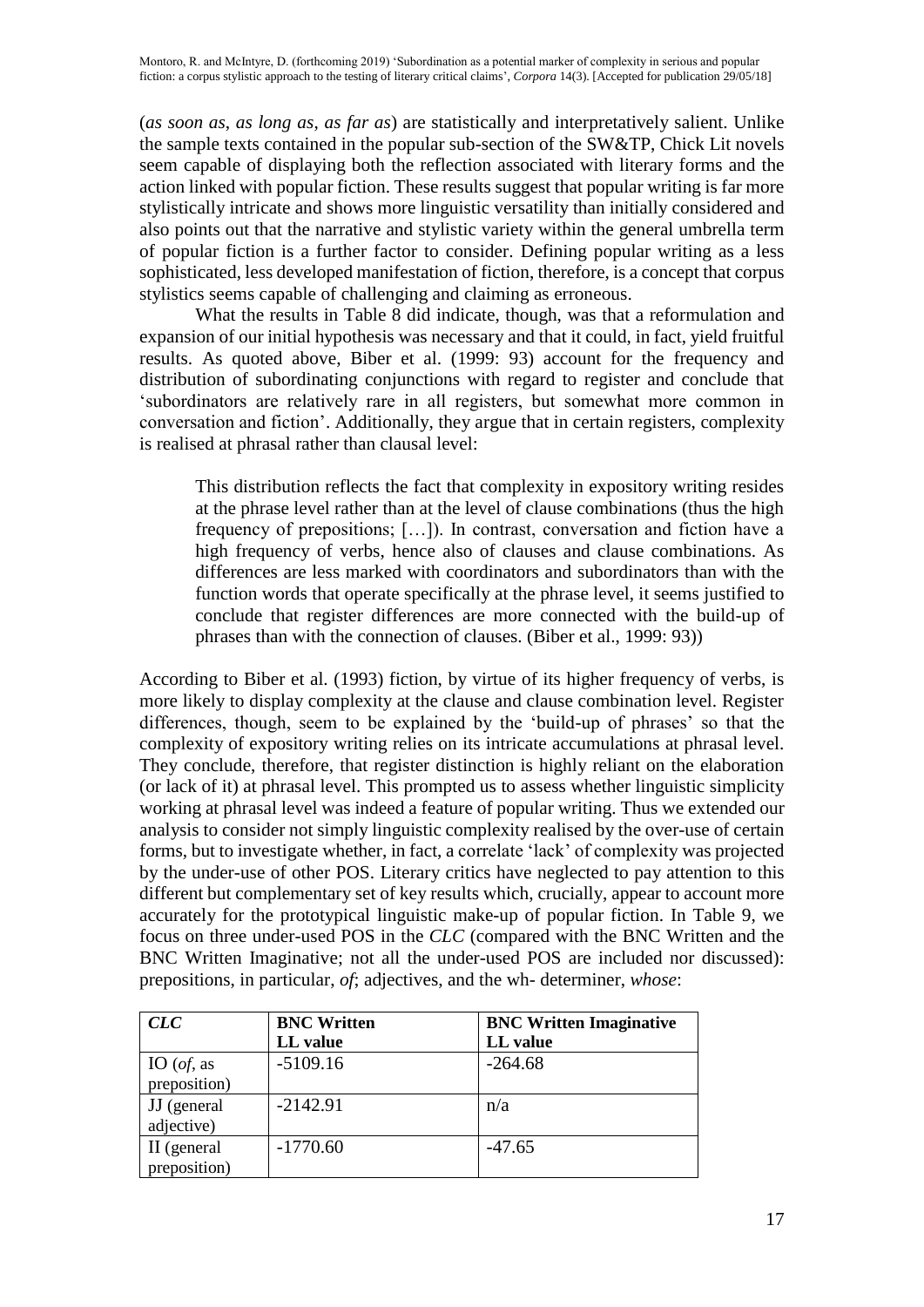Montoro, R. and McIntyre, D. (forthcoming 2019) 'Subordination as a potential marker of complexity in serious and popular fiction: a corpus stylistic approach to the testing of literary critical claims', *Corpora* 14(3). [Accepted for publication 29/05/18]

| <b>JJR</b> (general | $-162.66$ | $-6.57$  |
|---------------------|-----------|----------|
| comparative         |           |          |
| adjective (e.g.     |           |          |
| older, better,      |           |          |
| stronger))          |           |          |
| II31                | $-97.12$  | n/a      |
| II33                | $-77.47$  | n/a      |
| DDQGE (wh-          | $-67.55$  | $-12.04$ |
| determiner,         |           |          |
| genitive            |           |          |
| [whose]             |           |          |
| JJ22                | $-18.10$  | $-28.80$ |
| II41                | $-15.96$  | n/a      |
| JJ21                | $-10.15$  | $-14.10$ |
| II22                | n/a       | $-10.09$ |
| JJT (general        | $-7.56$   | n/a      |
| superlative         |           |          |
| adjective (e.g.     |           |          |
| oldest, best,       |           |          |
| strongest))         |           |          |

**Table 9** Under-used POS in *CLC* compared with BNC Written and BNC Written Imaginative  $(p < 0.05;$  LL critical value = 3.84)

The IO tag (*of*, as preposition) is in the top 10 most significantly under-represented categories in the *CLC* (conversely, the IO tag is over-used (LL =  $+103.25$ ) in the serious sub-corpus of the SW&TP). On closer inspection, concordances show that the IO tags are mainly (though not exclusively) used to introduce post-modifying prepositional phrases in the NP<sup>18</sup>. For instance, consider the following concordance lines:

| ity and sense of self as woman | of | substance, complete without bo         |
|--------------------------------|----|----------------------------------------|
| a week. Reduce circumference   | of | thighs by 3 inches (e. $1 \frac{1}{2}$ |
| encial. Save up money in form  | of | savings. Poss start pension al         |
| ssical music. Give proportion  | of | earnings to charity. Be kinder         |
|                                |    |                                        |

**Figure 3** Concordance for IO (*of* as preposition)

 $\overline{a}$ 

This under-use indicates that a lack of nominal post-modification could explain the stylistic simplicity prototypically seen as characteristic of popular fiction, at least with regard to Chick Lit novels. Elsewhere in the corpus, under-represented prepositions occur in prepositional phrases which function, among other things, as adverbials, as illustrated in Figure 4:

<sup>&</sup>lt;sup>18</sup> Montoro (2018 fc) expands on these issues by looking at an additional corpus (a c. 1,000,000-word corpus of modern vampire literature). Her research first corroborates that CS tags are also prevalent in her extended corpus of popular writing. Next, her results highlight the under-representation of the IO tag functioning as a nominal post-modifier, which suggests that phrasal rather than clausal simplicity does indeed characterise popular fiction. Together with the under-use of nouns also attested in her corpora, she concludes that popular writing is at odds with the 'densification' trend (Leech et al., 2009: 249) associated with  $20<sup>th</sup>$  century English which, as a result, endows popular forms with the kind of colloquial feel often likened to 'easy-ness' and 'under-sophistication' by readers and critics.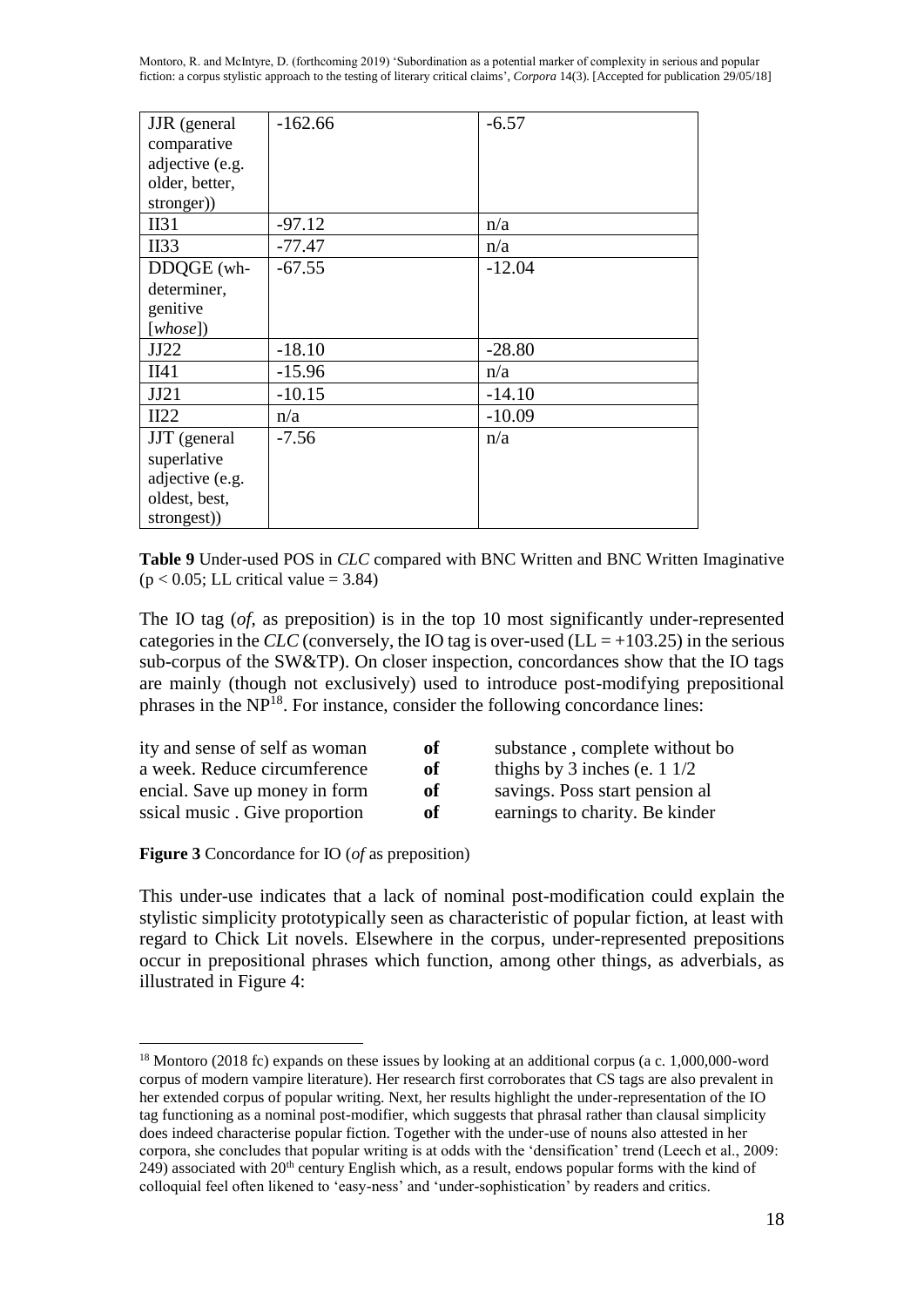| hors to put impressively   | on | shelves; exotic underwear            |
|----------------------------|----|--------------------------------------|
| iend. Behave sluttishly    |    | <b>around</b> the house, but instead |
| circumference of thighs    | by | $3$ inches (i. e. 1 $1/2$ inc        |
| straight away when wake up | m  | mornings. Go to gym three            |

**Figure 4** Concordance for II (general preposition)

Thus, adverbials formally realised as prepositional phrases also seem to be dis-preferred in the *CLC* which would strengthen the idea of phrasal rather than clausal simplicity.

A further category which requires attention is that of adjectives (JJ tag) especially as our findings appear to directly contradict some of Mandala's (2010) 'pulp features' quoted above: 'a needless repetition of adjectives […] that serve as little more than fillers'. Contrary to Mandala's observations, in the *CLC*, novels dispense with adjectives in a statistically significant way which is particularly telling as this sub-genre has been treated dismissively by many scholars for its apparent mindless and inane treatment of women's issues due to the constant description of clothes and shoes (see Ezard (2001) and Lessing (2001)). If there are indeed discussions of clothes and shoes, these do not seem to be accompanied by an over-use of adjectival phrases. Consequently, the under-use of a further POS bolsters the idea that phrasal simplicity characterises more accurately the linguistic features of popular writing. Additionally, the JJ tag, that is general adjective, is over-  $(LL = +187.87)$  not underused in the serious fiction sub-corpus of the SW&TP which serves as further evidence of where the distinction serious vs. popular actually lies.

Finally, the category 'DDQGE wh-determiner, genitive  $(whose)^{19}$  is also under-represented:

| lastic surgery was done on women    | whose | husbands had run off with a            |
|-------------------------------------|-------|----------------------------------------|
| the brightest children are the ones |       | whose parents talk to them a lot, even |
| that stuff in Ally Smith. The girl  | whose | boyfriend was paying. Surely she       |
| overblown name for a company        |       | whose clients were exclusively British |

**Figure 5** Concordance for DDQGE (wh-determiner, genitive [*whose*])

This under-occurrence underscores the fact that phrasal, rather than clausal, simplicity prototypically identifies Chick Lit novels because *whose* generally functions as postmodifier in noun phrases. All these instances of under-representation seem to confirm Biber et al.'s (1999) findings concerning the crucial role of phrasal elaboration to justify claims of syntactic complexity or simplicity. In the *CLC*, the latter emerges as a real characteristic especially when we consider the cumulative effect of the various underrepresentations.

# **4. Conclusion**

 $\overline{a}$ 

Our aim in this paper has been to test whether one of the claims made about the language of popular fiction in relation to Literature (with a capital L) is actually tenable when viewed from an empiricallinguistic perspective. Following on from literary critical assessments of literary and genre fiction, we tested one specific aspect which is recurrently mentioned as prototypically distinguishing the former from the latter: syntactic complexity. The notion of complexity is multifarious and multifunctional in

<sup>&</sup>lt;sup>19</sup> This category is also over-used in the SW&TP serious sub-corpus: LL =  $+9.27$ .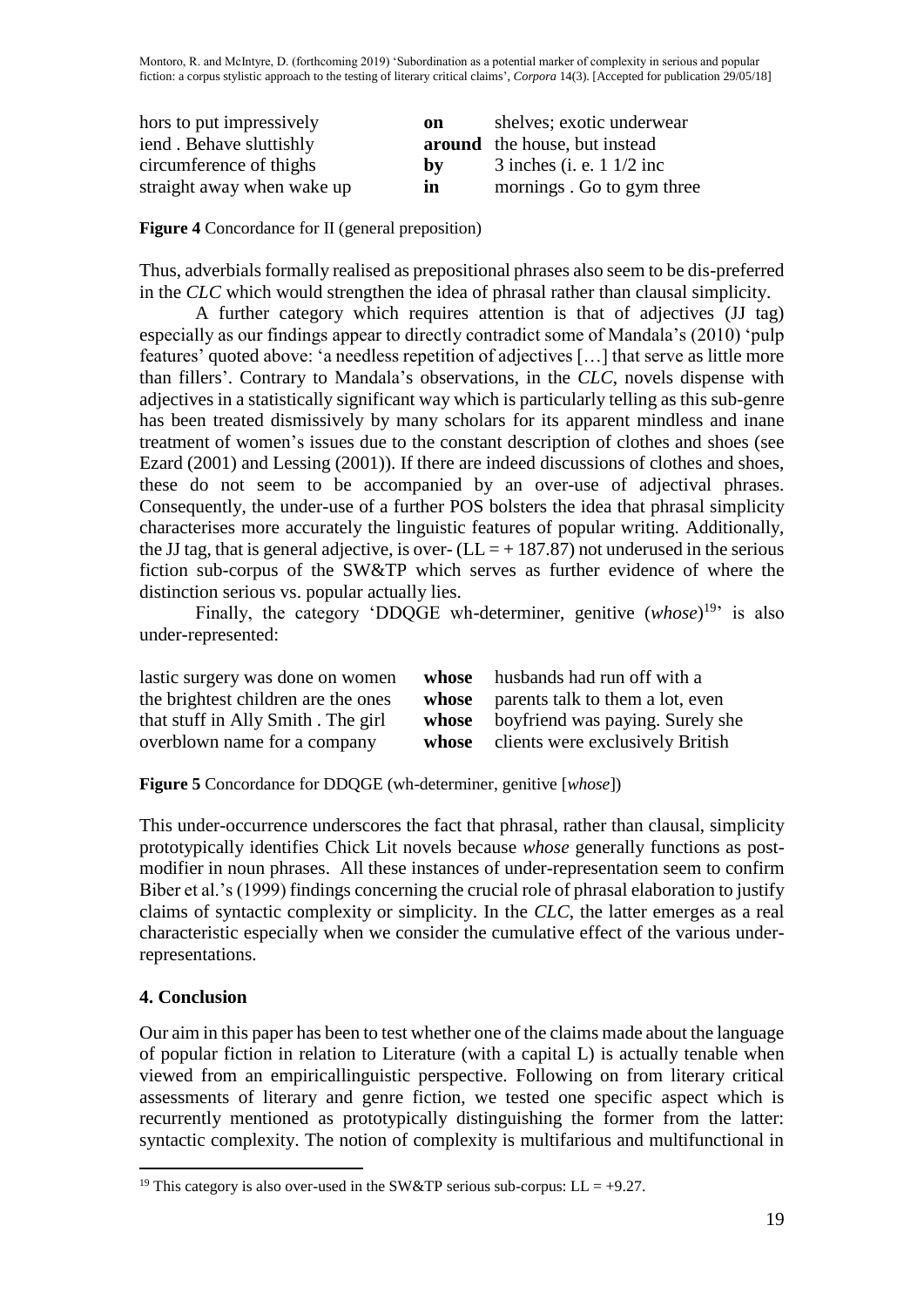the sense of including syntactic, stylistic, narrative and cultural components, so is hardly reducible to just one syntactic component. In order to generate a testable and falsifiable hypothesis, however, we focused particularly on subordinating conjunctions as a marker of syntactic subordination. Despite the claims in the literary critical literature for a major difference in syntactic complexity between literary and popular fiction, our results show that the assumed greater syntactic complexity of literary fiction is ill-founded and simply not substantiated. We have been able to show that syntactic complexity as marked by subordinating conjunctions is also prevalent in popular fiction. Moreover, as a consequence of our corpus stylistic analysis, we have been able to refine the literary critical claims we tested. For instance, we have shown that the perceived simplicity of one particular variety of popular fiction, Chick-lit, cannot be a consequence of the underuse of subordinating conjunctions; rather, if simplicity is perceived, this is likely to be a result of the underuse of particular POS at a phrasal rather than clausal level. This article, then, contributes not just to studies of so-called literary language but also to those of register differences. Ultimately, what we have demonstrated is the capacity of corpus stylistics to falsify literary critical claims and, by so doing, to contribute to literary critical understanding of the source of readers' reactions to fiction.

## **References**

Alderson, M. 2000. *Pants on Fire*. London: Penguin.

- Barth, D. 2000. '"that's true, although not really, but still": Expressing concession in spoken English' in E. Couper-Kuhlen and B. Kortmann (eds) *Cause, Condition, Concession Contrast*, pp. 411-437. Berlin and New York: Mouton de Gruyter.
- Biber, D., S. Johansson, G. Leech, S. Conrad and E. Finnegan. 1999. *Longman Grammar of Spoken and Written English*. Harlow, Essex: Pearson Education.
- Bourdieu, P. 1996. *The Rules of Art: Genesis and Structure of the Literary Field* (trans. by Susan Emanuel). Cambridge: Polity Press.
- British National Corpus (BNC), available at: https://corpus.byu.edu/bnc/ [last accessed 2<sup>nd</sup> March 2018]
- Burke, M. 2014. 'Rhetoric and poetics: The classical heritage to stylistics' in M. Burke (ed.) *The Routledge Handbook of Stylistics*, pp. 11-30. Abingdon and New York: Routledge.
- Couper-Kuhlen, E. and SA. Thompson. 2000. 'Concessive patterns in conversation' in E. Couper-Kuhlen and B. Kortmann (eds) *Cause, Condition, Concession Contrast*, pp. 381-410. Berlin and New York: Mouton de Gruyter.
- De Bourcier, S. 2017. '"They all sound like David Foster Wallace": Syntax and narrative in Infinite Jest, Brief Interviews with Hideous Men, Oblivion and The Pale King', *Orbit: A Journal of American Literature* 5 (1), pp. 1-30.
- Dunning, T. 1993. 'Accurate methods for the statistics of surprise and coincidence', *Computational Linguistics* 19 (1), pp 61–74.
- Ezard, J. 2001. 'Bainbridge tilts at 'chick lit' cult', *The Guardian*, 24<sup>th</sup> August, available at:

http://www.guardian.co.uk/uk/2001/aug/24/books.generalfiction/

- [last accessed 11<sup>th</sup> April 2018]
- Fallon, J. 2007. *Getting Rid of Matthew*. London: Penguin.
- Ferriss, S. and M. Young (eds) 2006. *Chick Lit. The New Woman's Fiction*. New York and London: Routledge.
- Fielding, H. 1996. *Bridget Jones's Diary*. London: Picador.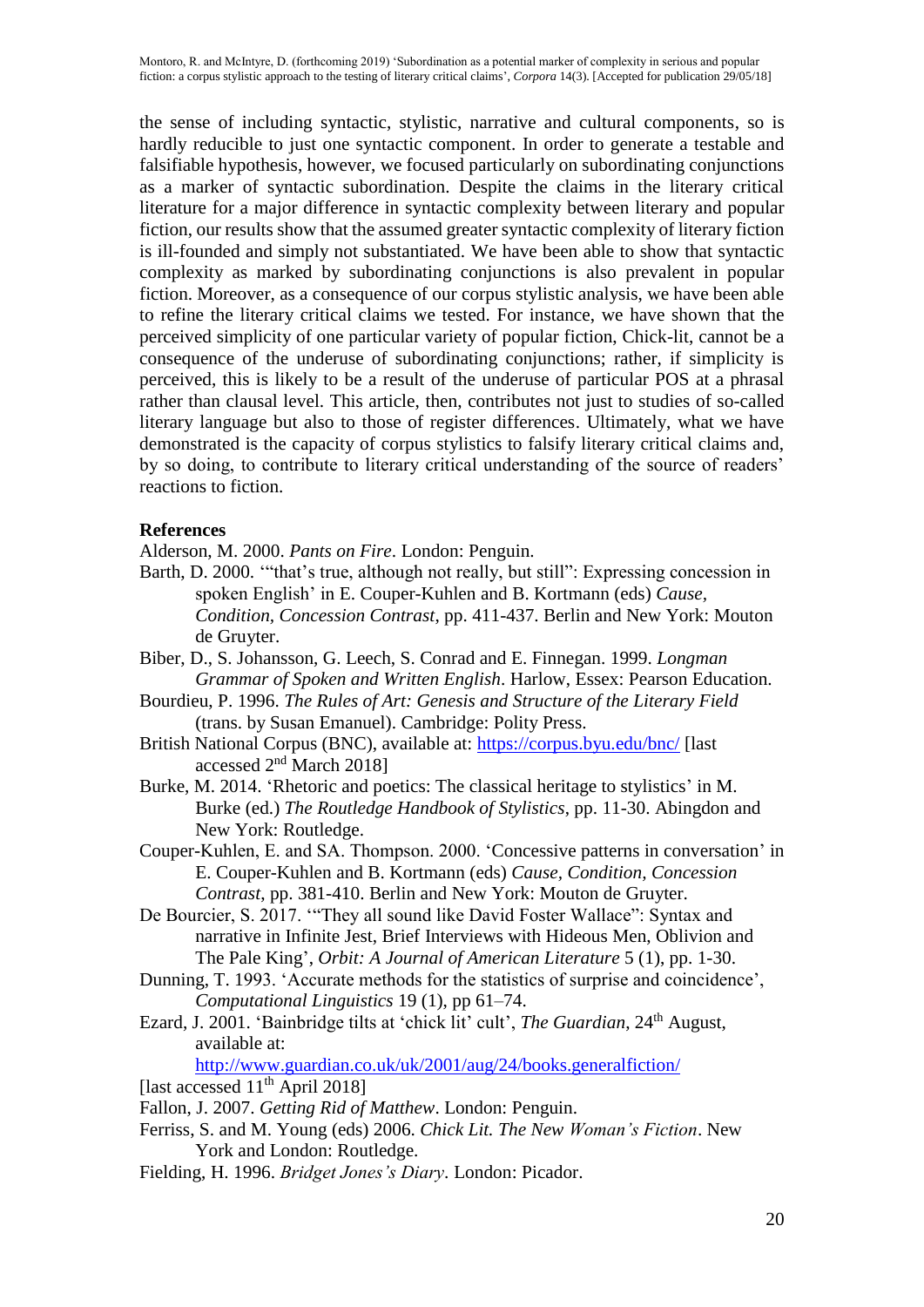- Ford, C. E. 1993. *Grammar in Interaction: Adverbial Clauses in American English Conversation*. Cambridge: Cambridge University Press.
- Gelder, K. 2004. *Popular Fiction: The Logics and Practices of a Literary Field*. London: Routledge.
- Green, J. 2004. *The Other Woman*. London: Penguin.
- Gormley, S. 2009. 'Introduction', Working Papers on the Web, 13, available at: http://extra.shu.ac.uk/wpw/chicklit/gormley.html [last accessed 9<sup>th</sup> March] 2018]
- Kinsella, S. 2000. *The Secret Dreamworld of a Shopaholic*. London: Black Swan.
- Lancaster Speech, Writing & Thought Presentation Corpus (SW&TP), available at: http://ota.ox.ac.uk/ [last accessed  $10^{th}$  April 2018]
- Leech, G. and M. Short. [1981] 2007. *Style in Fiction. A Linguistic Introduction to*  English Fictional Prose. 2<sup>nd</sup> edn. Harlow: Pearson Longman.
- Leech, G., Hundt, M., Mair, Ch., and Smith, N. 2009. *Change in Contemporary English*. *A Grammatical Study.* Cambridge: Cambridge University Press.
- Lessing, D. 2001. 'Bainbridge denounces chick-lit as 'froth'', *The Guardian Online*, available at:

http://www.guardian.co.uk/books/2001/aug/23/bookerprize2001.bookerprize?I NTCMP=SRCH [last accessed 10<sup>th</sup> April 2018]

- Mahlberg, M. 2013. *Corpus Stylistics and Dickens's Fiction*. New York and London: Routledge.
- Mandala, S. 2010. *Language in Science Fiction and Fantasy. The Question of Style*. London: Continuum.
- McCracken, S. 1998. *Pulp. Reading Popular Fiction*. Manchester: Manchester University Press.
- McEnery, T. and A. Hardie. 2012. *Corpus Linguistics: Method, Theory and Practice*. Cambridge: Cambridge University Press.
- McIntyre, D. 2012. 'Corpus stylistics in the classroom' in M. Burke, S. Csabi, L. Week and J. Zerkowitz (eds) *Current Trends in Pedagogical Stylistics*, pp. 113-25. London: Continuum.
- Montoro, R. 2012. *Chick Lit: The Stylistics of Cappuccino Fiction*. London: Bloomsbury.
- Montoro, R. 2018 (fc). 'Investigating syntactic simplicity in popular fiction: a corpus stylistics approach' in R. Page, B. Busse and N. Nørgaard (eds) *'Only Connect': Language, Text and Context*. London and New York: Routledge.
- Moretti, F. 2010. 'History of the novel, theory of the novel', *Novel: A Forum on Fiction* 43 (1), pp 1-10.
- Nash, W. 1990. *Language in Popular Fiction*. London: Routledge.
- Oxford Text Archive, available at: http://ota.ox.ac.uk/ [last accessed 10<sup>th</sup> April 2018]
- Pullum, G. 2004. 'The Dan Brown Code', *Language Log*, available at: http://itre.cis.upenn.edu/~myl/languagelog/archives/000844.html [last accessed 9<sup>th</sup> March 2018]
- Ramet, C. 1999. *Ken Follett: The Transformation of a Writer*. Bowling Green, OH: Popular Press.
- Rayson, P. 2009. *Wmatrix: A Web-based Corpus Processing Environment*. Computing Department: Lancaster University, available at: http://ucrel.lancs.ac.uk/wmatrix/ [last accessed 12<sup>th</sup> April 2018]
- Semino, E. and M. Short. 2004. *Corpus Stylistics: Speech, Writing and Thought Presentation in a Corpus of English Writing*. London: Routledge.
- Stockwell, P. 2000. *The Poetics of Science Fiction*. Harlow, Essex: Longman.